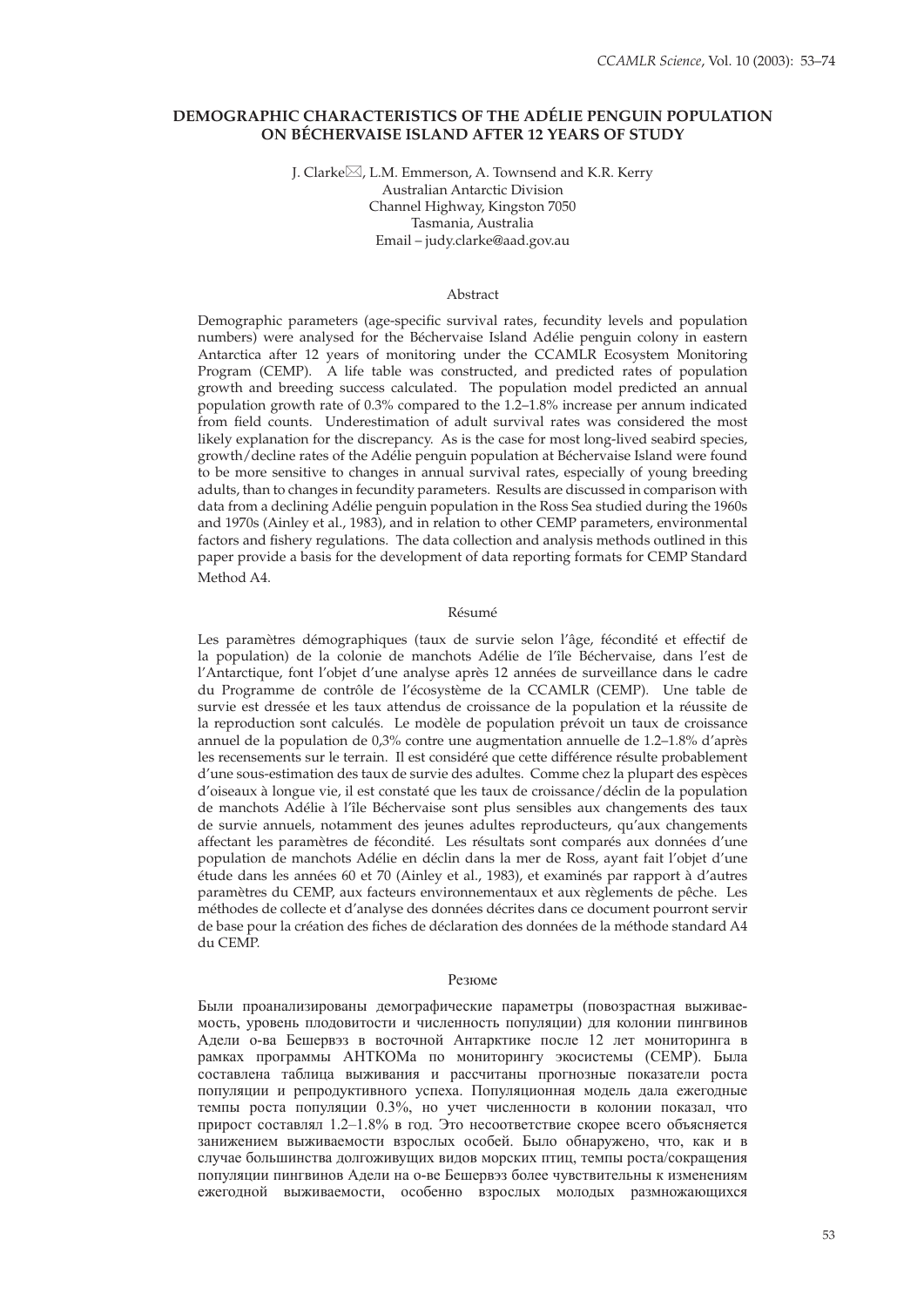особей, чем к изменениям в параметрах плодовитости. Полученные результаты сравниваются с данными по сокращающейся популяции пингвинов Адели в море Росса, исследования которой проводились в 1960-е и 1970-е гг. (Ainley et al., 1983), и анализируются по отношениюк другимпараметрам CEMP, экологическимфакторам и правилам ведения рыбного промысла. Описанные в данной статье методы сбора и анализа данных дают основу для разработки форматов представления данных для стандартного метода СЕМР A4.

#### Resumen

Se analizaron los parámetros demográficos (tasas de supervivencia por edades, niveles de fecundidad y número de individuos) de la colonia de pingüinos adelia de isla Béchervaise en la Antártida oriental, luego de 12 años de seguimiento en el marco del programa de seguimiento del ecosistema de la CCRVMA (CEMP). Se elaboró una tabla de vida y se estimaron las tasas previstas de crecimiento y éxito reproductor de la población. El modelo demográfico predijo una tasa de crecimiento anual de la población de 0,3 %, comparado con el aumento anual de 1,2–1,8% indicado por los recuentos en terreno. Se atribuyó la subestimación de la tasa de supervivencia de las aves adultas como la causa más probable de esta discrepancia. Tal como ocurre para las especies de aves marinas más longevas, se encontró que las tasas de crecimiento/disminución de la población de pingüinos adelia en isla Béchervaise fueron más sensitivas a las variaciones en las tasas de supervivencia anual que a las variaciones en los parámetros de fecundidad, especialmente para las aves adultas más jóvenes en estado reproductor. Se analizaron los resultados en comparación con los datos de una población de pingüinos adelia en declinación en el mar de Ross estudiada durante las décadas de 1960 y 1970 (Ainley et al., 1983), y en relación con otros parámetros del CEMP, factores medioambientales y legislaciones pesqueras. Los métodos de recopilación y análisis de datos descritos en este trabajo proporcionan las bases para la elaboración de formularios de notificación de datos para el Método Estándar A4 del CEMP.

Keywords: Adélie penguin, CEMP, demography, survivorship, fecundity, life tables, population growth, CCAMLR

## INTRODUCTION

An Adélie penguin CCAMLR Ecosystem Monitoring Program (CEMP) site was established at Béchervaise Island in 1990 and CEMP data have been collected there according to Standard Methods A1 to A9 (CCAMLR, 2003) over the past 12 years. Demographic data (Standard Method A4) have not yet been reported to CCAMLR due to the need to build up a sufficiently long time series on known-age birds from which to determine useful estimates of survival, mortality, fecundity and rates of population change. Examination of data in relation to these parameters was commenced in 2001; this paper presents results of these analyses and extends the initial demographic results published in Clarke and Kerry (1998) and Clarke (1999). The use of demographic data in the development of survivorship curves and life history tables is illustrated in this manuscript. A life history table is constructed and used to calculate population growth rates and to compare these with results derived from population counts. Finally, the relative importance of the various demographic parameters as factors influencing variations in population size is discussed.

#### **METHODS**

# General

Data were collected at Béchervaise Island (67°35'S 62°49'E) near Mawson station during each of the breeding seasons from 1990/91 to 2001/02. The Adélie penguin colony on this island consists of approximately 2 000 breeding pairs divided among 18 discrete sub-colonies (Kerry et al., 2000). All birds in four of these sub-colonies travel to and depart from their breeding sites through a narrow naturally occurring rocky gateway within which an Automated Penguin Monitoring System (APMS) has been installed. The APMS consists of a weighbridge, a tag detector, direction sensors and computer microprocessor (for more details see Kerry et al., 1993b; Clarke and Kerry, 1998). Each season since the APMS was first commissioned (1991/92), between 20 and 262 adult breeding penguins have been fitted with subcutaneously implanted identification transponders (referred to as 'tags' in this paper), and sexed by cloacal examination. Two hundred marked nests were observed annually to determine breeding success; attempts were made to ensure that all birds occupying these nests each season would carry tags so that long-term individual histories could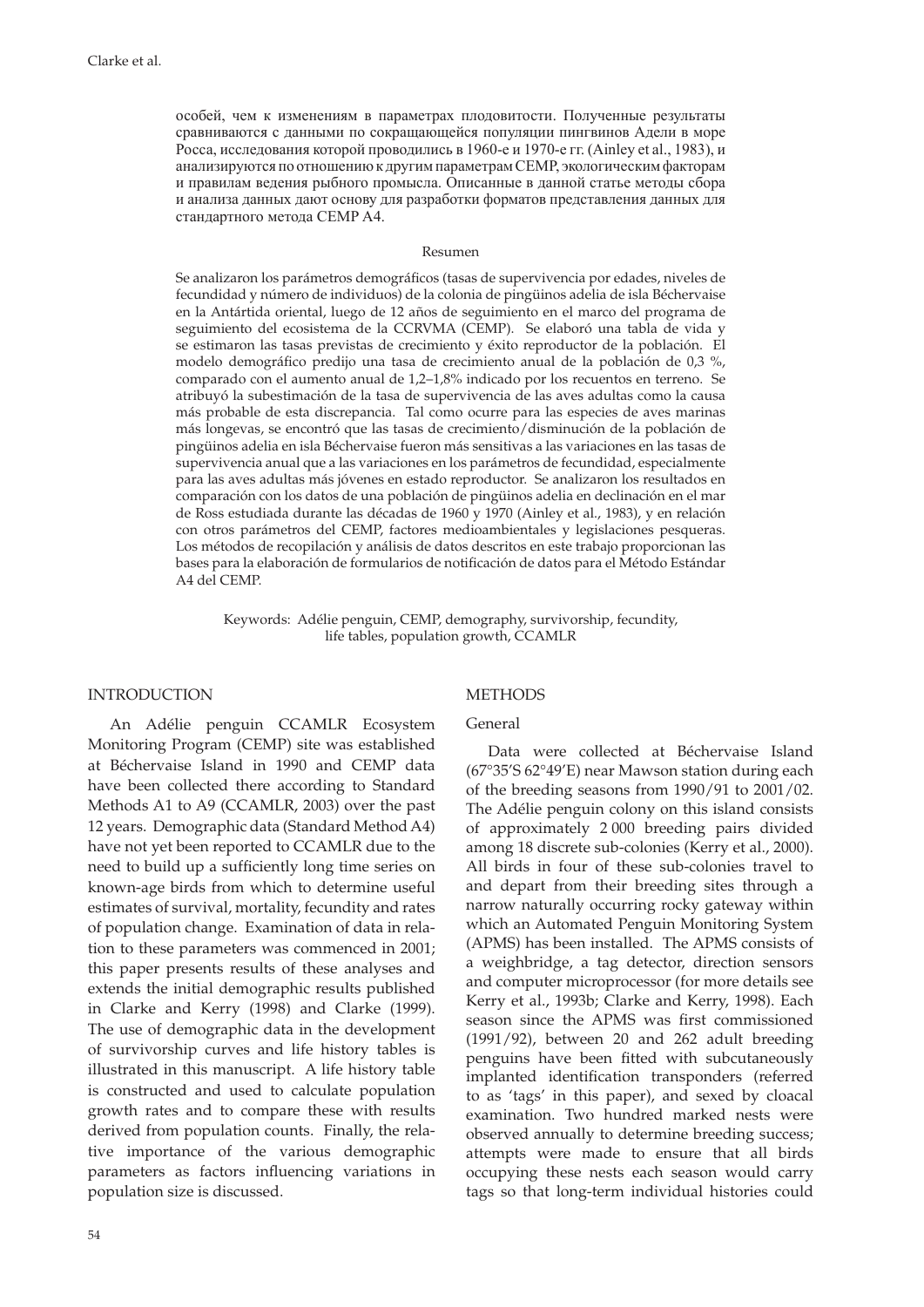be obtained. In addition, up to 300 fledgling chicks from the four study colonies have been implanted with tags annually in order to build up a known-age population from which to determine age-specific survivorship curves and data on agespecific fecundity. Tags were used in preference to flipper bands to avoid the deleterious effects associated with banding (Ainley et al., 1983; Culik et al., 1993; Jackson and Wilson, 2002). Potential ill effects due to tag implantation have been previously investigated (Clarke and Kerry, 1998) and were considered minimal.

## Population Size and Colony Breeding Success

Population size was estimated from annual whole-colony counts at two different stages of the breeding season: total penguins present at the end of the arrival period (CEMP parameter A9), and total nests with eggs during mid-incubation (CEMP parameter A3). Exponential equations were used to describe the rates of population growth/decline derived from colony counts to allow comparison with those derived from demographic parameters. Annual colony breeding success was calculated as the number of crèched chicks per nest with eggs (CEMP parameter A6, procedure C).

# Survival and Mortality

Survival rates of tagged adults and chicks were determined from resight information collected annually and stored in a comprehensive database. Resight data came from three sources: (i) detection by the APMS of tagged birds crossing the weighbridge; (ii) regular checks of breeding birds on the 200 marked nests; and (iii) nest checks of all 18 sub-colonies on the island at the times of peak male and peak female presence during the incubation period (Kerry et al., 1993a). A second APMS, situated at Verner Island, 5 km to the east of Béchervaise Island, was also used to detect tagged birds migrating between colonies. In addition, nest checks of colonies on Verner Island and also on Petersen and Welch Islands (a further 0.5 and 2 km east from Verner Island respectively) were carried out during incubation in 2000/01 and 2001/02. Thus individuals initially tagged at Béchervaise Island and later found breeding on other islands within an 8 km radius of their natal colony were able to be included in survivorship analyses. Detailed analysis of the movement of tagged birds between islands or amongst sub-colonies was not carried out; this is the subject of a current study into emigration patterns and effects of researcher disturbance on colony structure.

Survival rates were determined for adults and chicks separately to produce age-specific survivorship curves and to determine annual survival rates  $(p_x)$  for each age  $(x)$ . Data from chicks were restricted to fledglings tagged between 1991 and 1998 to maximise probabilities of detection (>90% of penguins that survive to 6 years of age have been resighted by age 4 years). Mortality rates were calculated as  $1 - p_x$ , assuming minimal emigration beyond the local region within which resight data were collected. It was acknowledged that survival rates could be underestimated if emigration is a significant factor.

# Fecundity

## Chicks per Breeding Female

Data on age-specific fecundity were limited because only a small number of penguins tagged as chicks have thus far entered the study population of 200 marked nests. These are the only nests currently monitored for individual breeding success by the program (in order that disturbance to other sub-colonies be minimised). Breeding in female Adélie penguins first occurs between 3 and 7 years of age and fecundity is known to increase with age up to 7 years (Ainley et al., 1983). The mean number of chicks crèched per breeding female aged 7 years and older within the study population of 200 nests was calculated on the basis of the assumption that established birds tagged as adults were at least 4 years of age when tagged. However, age-specific fecundity for younger birds was unable to be determined for use in the construction of life history tables. Instead, for ages 3 to 6 years, fecundity values derived by Ainley et al. (1983, Table 9.7) were used.

### Proportion of Females Breeding

Breeding birds were defined as those having paired and produced at least one egg. The overall proportion of breeding females aged 7+ years was determined from study-nest data, i.e. the ratio of females in this age group laying eggs to the total number present on marked nests. Proportions of birds breeding in age groups 3 to 6 were determined using a combination of: (i) resight data to determine the proportions of those surviving to at least 6 years of age that were present at ages 3 to 6 years; (ii) APMS and nest observation data to determine the proportion of birds present at ages 3 to 6 years that were in the colony during the incubation period; and (iii) observations of known-age birds on unmarked nests during the incubation period of 1999/2000 to determine the proportion of those at ages 3 to 6 years actually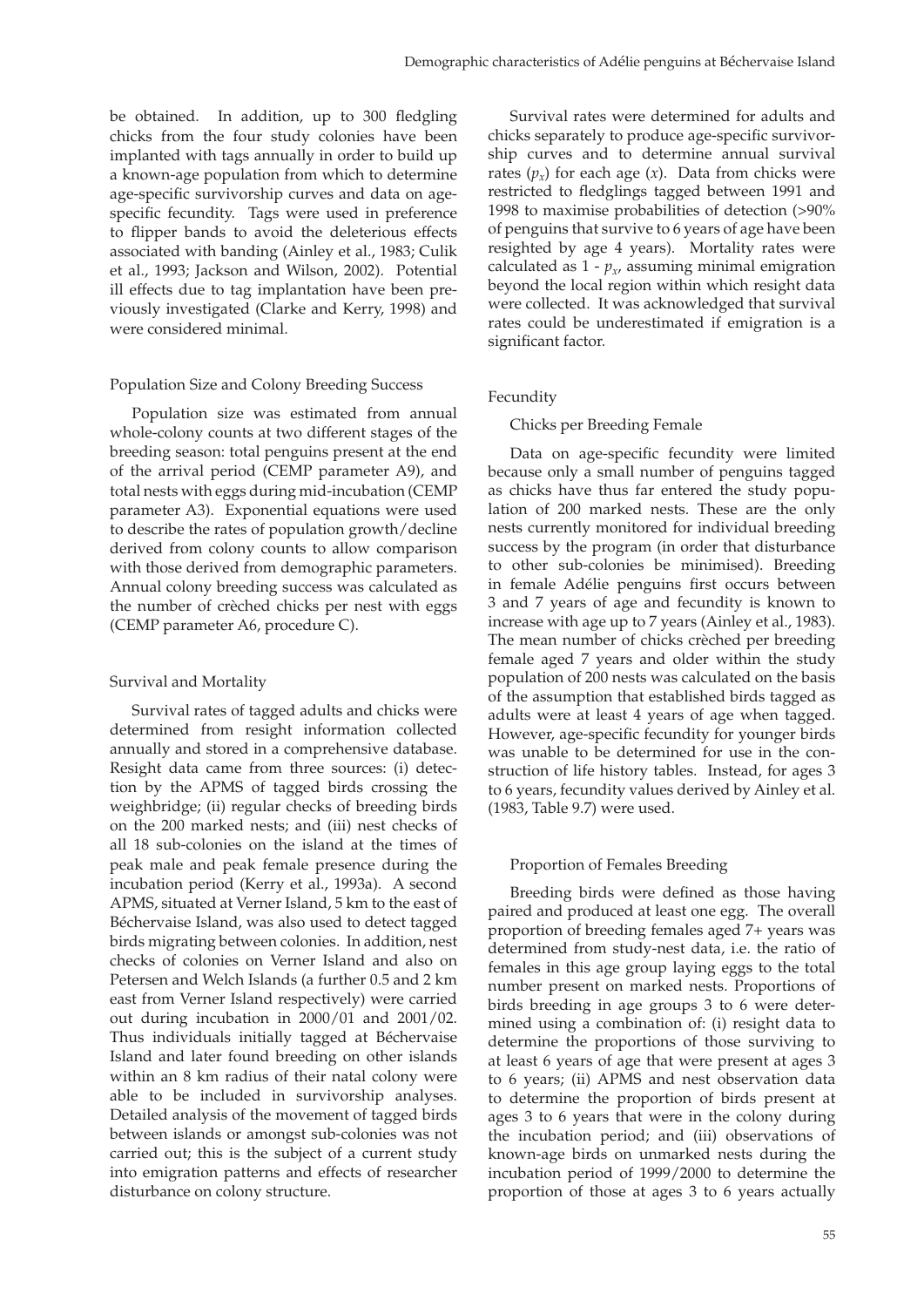breeding. The overall proportion of birds of ages 3 to 6 years which were breeding was equal to the product of the proportions in (i), (ii) and (iii) above for each age group. The sex of insufficient numbers of penguins tagged as chicks was known for the proportion breeding at ages 3 to 6 years to be able to be determined for each sex separately. Thus the data used in the life history table for these ages were for both sexes combined.

### RESULTS

### Population Size and Colony Breeding Success

The total numbers of Adélie penguins present on Béchervaise Island at the end of the arrival period (mid-November) were determined for each of the breeding seasons from 1990/91 to 2001/02. Counts of incubated nests were performed annually during mid-incubation (early December). Both sets of counts are presented in Table 1.

Exponential curves of the form  $N_r = (N_0)e^{rx}$ were fitted to each set of counts to determine rates of population change over the 12 seasons, where *N* is population size,  $N_0$  is the population size at year 0, *x* is years and *r* is the annual rate of population increase (Figure 1). In terms of arrival counts, the population was growing at a rate of 1.2% per annum (SE =  $0.007$ ;  $R^2 = 0.2564$ ). In terms of incubating nest counts, the population growth rate was 1.8% per annum (SE =  $0.006$ ;  $R^2$  = 0.4895).

The numbers of chicks reaching crèche age in the colony were counted in early February each year (Table 1). Breeding success was calculated in terms of chicks per nest with eggs for each season (Figure 2). Average breeding success over all 12 seasons was 0.71 chicks crèched per nest with eggs (Table 1, Figure 2).

### Survival and Mortality

Numbers of chicks tagged in each season from 1991/92 to 1997/98 are shown in Table 2 along with the numbers and percentages surviving in subsequent years (Table 2a). The oldest tagged cohort was 10 years of age by 2001/02. Annual agespecific survival rates for all known-age Adélie penguins are shown in Table 2b. Overall pooled survivorship figures are provided in Table 2c. The mean annual survival rate for birds aged 3 to 9 years was 86.2%. There were no statistically significant differences between this mean value and those actually obtained (*z*-tests: *z* ranging between 0.0774 and 1.503; *p* ranging between 0.133 and 0.938).

Age-specific exponential survivorship curves were fitted to the survivorship data for penguins tagged as chicks (Figure 3). The predicted age to which 10% of an average cohort of Adélie penguin chicks could be expected to survive was 13 years. Data have been collected for insufficient numbers of years to determine whether survival rates decrease towards the end of the penguins' lifetime, as is the case for some long-lived seabird species (Bradley et al., 1989).

Annual survival rates by breeding season are shown in Table 2d for pooled known-age penguins of 3 to 9 years of age. Again the mean survival rate was 86.2%. Annual survival rates differed significantly from the mean value over the autumn– winter periods (hereafter referred to as 'winter') of 1998 and 2001. Penguin survival over the winter of 1998 was higher than the mean (*z* = 3.182, *p* = 0.001) and, over winter 2001, lower than the mean  $(z =$ 3.031,  $p = 0.002$ ) (Figure 4).

Adult survivorship was analysed similarly to that of chicks, for males and females separately. Exact ages were unknown, although it was assumed that birds were at least 4 years of age when first tagged as adults (see next section). Thus 'agespecific' data were presented for groups whose minimum ages were 4 to 13 years (Tables 3 and 4). Mean annual survival rates were 86.1% for females and 84.0% for males. There were no significant differences between 'age classes'; however, annual survival rates by breeding season differed significantly from the mean pooled-sex value of 85.1% over the winters of 1992, 1995 and 1998. Over the winters of 1992 and 1995 adult survival was lower than the mean  $(z = 2.038, p = 0.042; z = 2.669, p = 0.008)$ respectively), and over the winter of 1998 survival was higher than the mean ( $z = 2.233$ ,  $p = 0.026$ ) as found for birds tagged as chicks (Figure 4).

### Fecundity

On average, 97% of females aged 7 years and over which were present in the colony laid eggs each season. The mean number of chicks produced by these females on marked study nests over the periods 1993/94 to 2001/02 was 0.89 chicks per female per year (Table 5). On the assumption that the ratio of male to female chicks raised to crèche age was 1:1, the mean annual fecundity of female Adélie penguins aged 7 years and over was 0.45 female chicks.

Resight data enabled determination of the ages at which birds that eventually returned to Béchervaise Island were first detected in the colony. Ninety-nine percent of all birds that returned had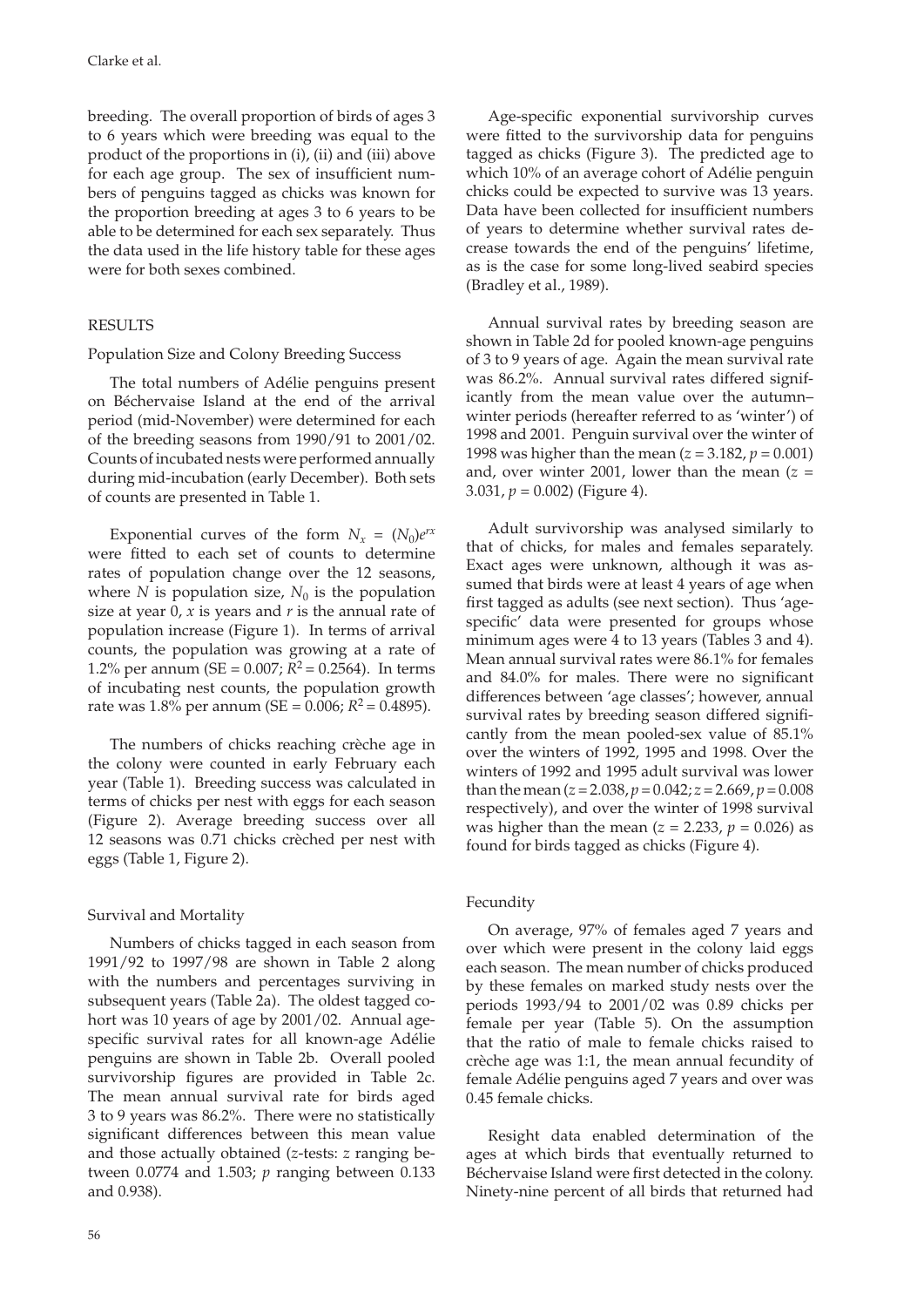been resighted by 7 years of age. The proportions of penguins resighted by ages 3 to 6 years are shown in Table 6. The proportions of these present during the incubation period at each age are also shown. In the 1999/2000 season, the proportions of penguins of each age group present during incubation that were actually incubating eggs (i.e. breeding) were determined. These proportions are also provided in Table 6. For ages 3 to 6 years the overall proportions of each age group breeding were calculated (final column of Table 6).

#### Life Tables

A life table for the Adélie penguin population at Béchervaise Island was constructed using the survivorship and fecundity data presented in Tables 2, 5 and 6 (Table 7). The mean annual survival rate of chicks aged 3 to 9 years from Table 2b (86.2%) was used for all birds aged 1 year and older. This mean value was employed to avoid the bias arising from sample size differences in the numbers of chicks monitored at different ages, and was considered valid on the basis that no significant differences in survival between age classes were evident (see earlier section). The survival rate for fledglings  $(p_0)$ was calculated on the basis that overall survivorship to age 3 years  $(l_3)$  was 51.4% (Table 2c) and on the assumption that the annual survival rates of 1 and 2 year olds  $(p_1$  and  $p_2$  respectively) were equal to the adult rate  $(p_a)$  (Reid, 1968). Alternatively it could have been assumed that  $p_0 = p_1$  and  $p_2 = p_a$  as per Ainley et al. (1983). Both options are equally valid given the present lack of knowledge of mortality rates during the pelagic non-breeding years of the Adélie penguin's life cycle. (Note that the calculations at the bottom of Table 7 are unaffected by the values of  $p_0$ ,  $p_1$  and  $p_2$  providing that the product of these equals *l*<sub>3</sub>.) Although the data from this study only cover penguins up to 13 years of age, the table was extended to include ages up to 19 years since Adélie penguins elsewhere have been shown to live up to 20 years of age (Reid, 1968; Ainley et al., 1983). A constant mortality rate throughout life was assumed on the grounds that even if survival rates are higher for the oldest birds, they comprise such a small percentage of the total population that the effect on the overall population model will be small. The numbers of fledglings produced by females aged 3 to 6 years were unknown parameters in our dataset; the values of Ainley et al. (1983), which are the only published age-specific fecundity figures available for Adélie penguins, were therefore used.

The lifetime expectation of female offspring produced per female penguin  $(R_0)$  can be calculated from the life history table according to the formula

 $R_0 = \Sigma l_x m_y$ , where  $l_x$  = probability of survival to age *x*, and  $m_x$  = birth rate (female offspring) at age *x* (Stearns, 1992). For the Béchervaise Island model,  $R_0 = 1.03$  (Table 7). Generation time (*T*) is defined as the average age of the mothers of newborn offspring in a population of stable age structure and can be calculated as  $T = (\Sigma x l_x m_x) R_0^{-1}$  (Stearns, 1992). For the Béchervaise Island model,  $T = 9.55$ years of age (Table 1).

The *per capita* instantaneous rate of population increase (*r*) can be estimated as  $r_{est} \approx ln(R_0)/T$ (Stearns, 1992). This estimate is usually within 10% of the true value (Stearns, 1992). The per-time-unit rate of multiplication of a population  $(\lambda)$  is defined as  $\lambda = e^r$  (Stearns, 1992). According to the life history table (Table 7),  $r_{est} \approx 0.003$  and therefore  $\lambda_{\text{est}} \approx 1.003$ . This suggests that the Béchervaise Island Adélie penguin population is increasing at a rate of approximately 0.3% per annum. It should be noted that this population model assumes stable age distribution and lack of density-dependent constraints.

Age structure for the Béchervaise Island population was calculated from the life history table and is shown in the final column of Table 7. An expected value for mean penguin breeding success over 20 years was also calculated. This value was 0.78 chicks per breeding female, which is slightly higher than the observed average colony breeding success over 12 seasons of 0.71 chicks crèched per nest with eggs.

#### DISCUSSION

#### Population Model

Field-based colony counts indicated somewhat larger population growth rates than those predicted by estimates from the life history tables. Using the latter, an expected annual population increase was calculated to be 0.3%. The field-based colony counts showed an average annual increase of 1.2% or 1.8% depending on whether counts of arriving birds or incubating nests were used. The most likely reason for the difference is an underestimation of adult survival rates in the life history table. When the values of adult survivorship in the table are increased by  $1\%$  over all ages  $> 3$  years, the predicted population growth rate equals that derived from counts of arriving birds. Similarly, a 2% increase in adult survival results in a predicted population growth rate equivalent to that derived from counts of incubated nests. It is quite possible that these values of adult survival may be underestimated by this degree due to a combination of tag loss or failure, tag-associated mortality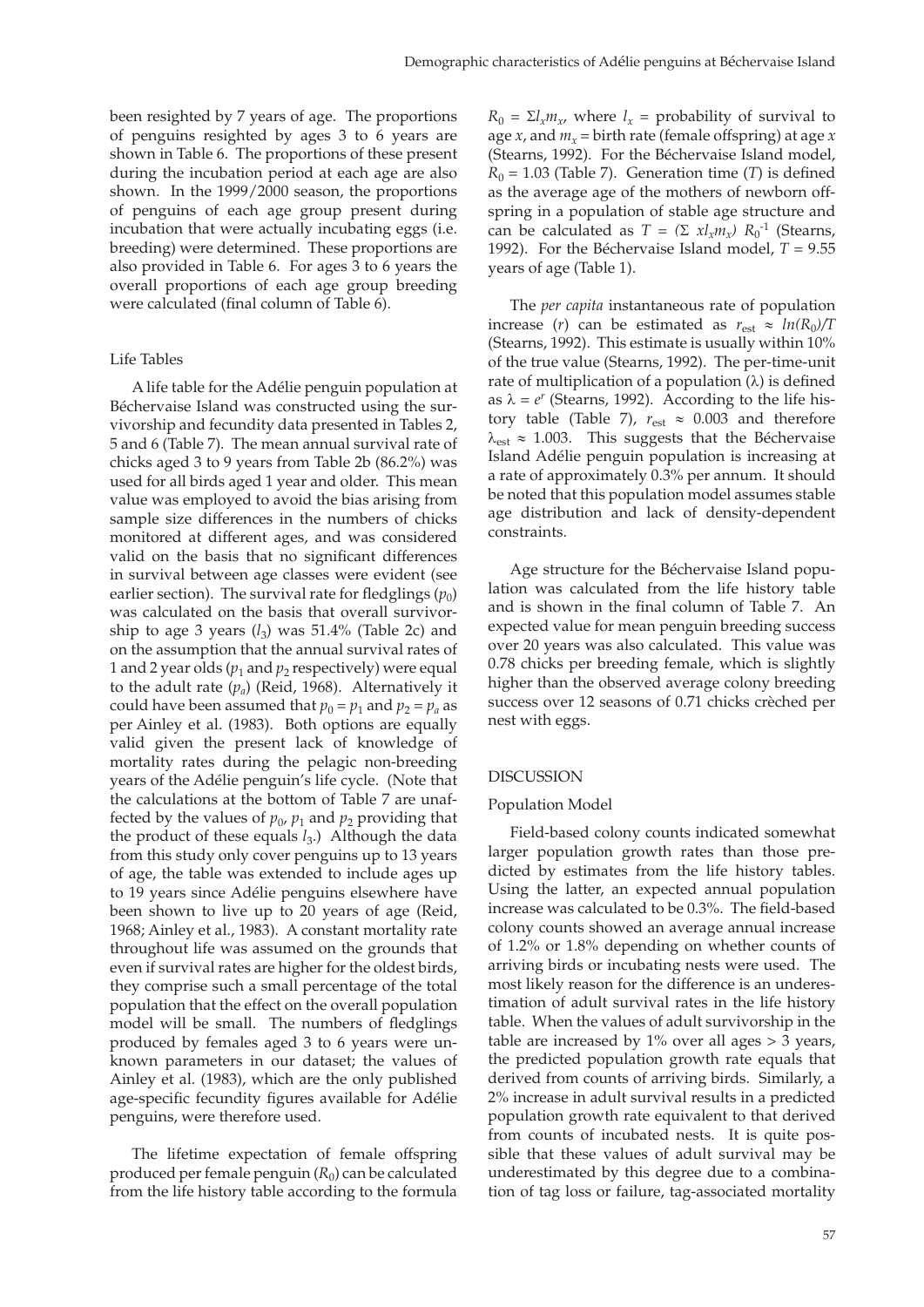(believed to be low), and failure to successfully resight all surviving birds. Emigration is also an unknown factor, although it is likely to be low given the amount of bird movement so far detected between Béchervaise, Verner, Petersen and Welch Islands (~1% of birds have been found breeding somewhere other than their natal colony, Kerry et al., unpublished data). Immigration must also be taken into account when considering recruitment, especially as pools of potential recruits, if present, can buffer population size during periods of increased mortality of breeding birds (Porter and Coulson, 1987). In the Mawson region, rates of movement of tagged birds between Béchervaise and Verner Islands are approximately equal (unpublished data from APMS records).

Despite unknown levels of tag loss/failure, tag-associated mortality, resighting success and emigration, the life history table model predicted the observed rate of population increase and the mean colony breeding success reasonably well. It should be emphasised that this model assumes a stable rate of population growth, a stable age structure and no density-dependent constraints. For the Béchervaise Island colony the stability of age distribution is unknown. Density dependence (in terms of nest sites at least) is unlikely to be a constraining factor due to an abundance of available nesting material and snow-free ground in at least three sub-colonies on the island (personal observation). It should also be noted that the use of mean values of fecundity, survival rates and breeding success to formulate a life table or population model may not be valid if there are systematic changes occurring over time in these parameters (Cooch and Cooke, 1991). No such systematic trends have been identified in our data over the past 12 years of monitoring, nor have any changes in age at first breeding or proportion of birds breeding been detected over the duration of this study.

Few results of demographic studies on Adélie penguins are available in the literature to date. Of those published, the study carried out by Ainley et al. (1983) is the most comprehensive. Comparisons between demographic parameters measured in this study and those published by Reid (1968) and Ainley et al. (1983) are shown in Table 8. Various differences are apparent in terms of survival rates, breeding success and population growth. Most notable are the higher rates of juvenile survival measured in this study compared to the other two. Although the population studied by Ainley et al. (1983) had a higher rate of adult survival than the Béchervaise Island population, the high rate of juvenile survival at Béchervaise Island has more

than compensated for the lower adult survival rate, as the latter population is growing while the former was declining. The various values in Table 8 provide examples of the degree of spatial and temporal variability between populations of the same species. They also serve to illustrate the degree of flexibility in demographic parameters available to Adélie penguins under differing environmental conditions.

# Demographic Parameters in relation to CEMP

Long-lived seabird species tend to have high adult survival and low recruitment rates. As a result their populations are more sensitive to changes in adult survival than to changes in breeding success or juvenile survival (Croxall and Rothery, 1991; Lebreton and Clobert, 1991; Perrins, 1991). Any decreases in adult survival of long-lived species must be compensated for by proportionally larger increases in juvenile survival, or even larger increases in breeding success. The latter requirement may easily go beyond that possible for the existing clutch size of the species. Initiation of breeding at an earlier age is another mechanism by which such species may increase their population size. However, delays in onset of breeding after the attainment of sexual maturity tend to be greatest for the longest-lived birds (Wooller et al., 1992). This implies the existence of a trade-off between survival and reproduction which limits the expression of such life history traits in free-living populations.

As is the case for other long-lived seabirds with low fecundity, the size of the Adélie penguin population at Béchervaise Island is more sensitive to changes in annual survivorship, especially of young breeding adults, than to changes in fecundity parameters (Table 7). Sensitivity analyses carried out by repeated modelling of the life history table indicate that  $\lambda$  is most sensitive to changes in adult survival, particularly of birds aged 3 to 10 years. For the Béchervaise Island population, a 1% decrease in adult survival (age 3 years onwards) would require a 2% increase in juvenile survival (ages 0, 1 and 2 years) or a 6% increase in fecundity to effect an unchanged population growth rate.

Environmental conditions resulting in reduced summer or winter prey availability are likely to result in decreased population growth rates. In the case of harsh winters, effects will become apparent through decreased survival rates of adults or juveniles. In contrast, poor summer conditions are likely to reduce fecundity. According to our model, a 1% decrease in annual mortality for all birds aged 3 years and over will have the same effect on  $\lambda$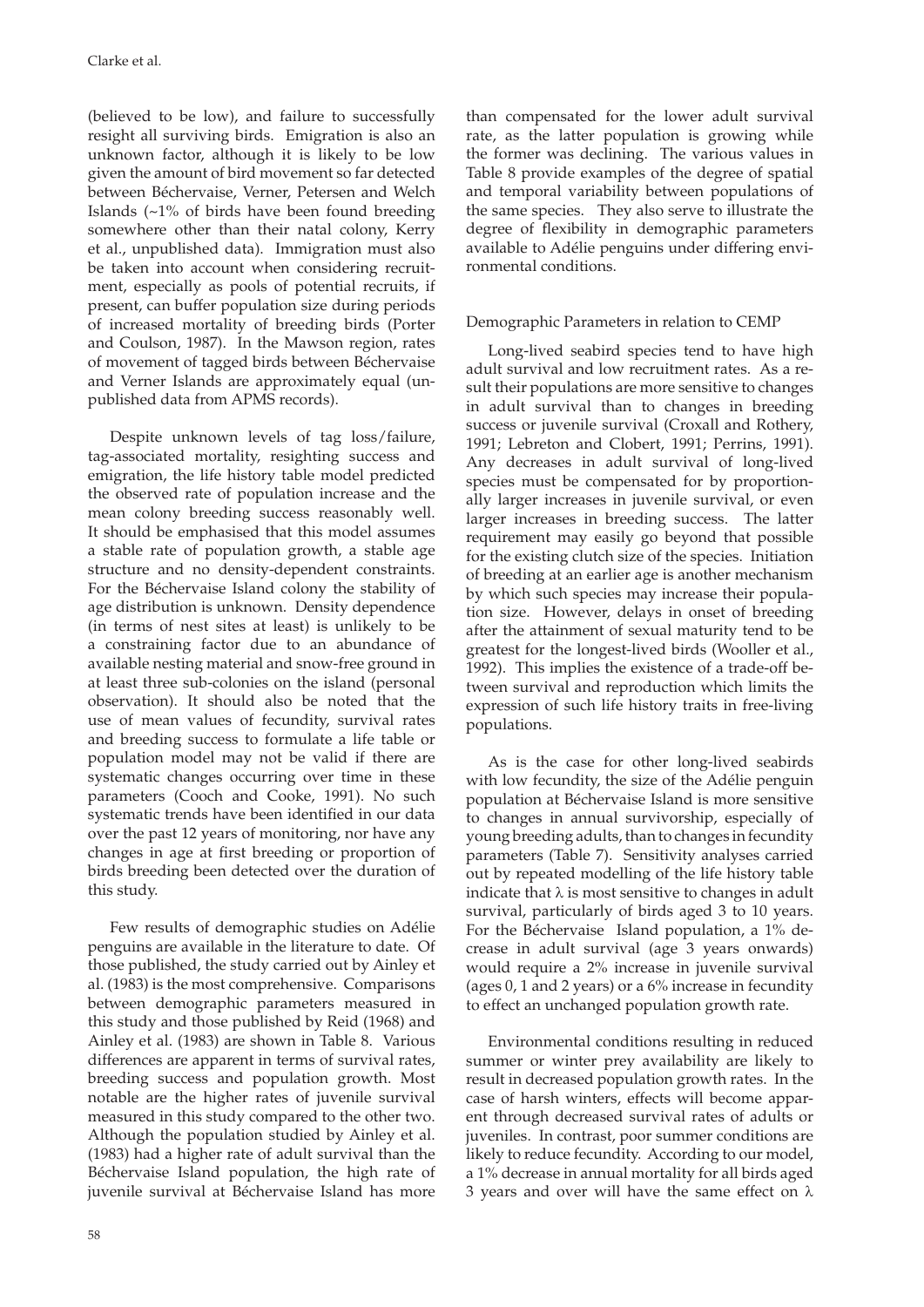as a 6% decrease in mean fecundity for the same population. This effect could be induced, for example, by doubling the present frequency of years in which all chicks starve to death (fecundity  $= 0$ ) from 1 in 12 to 1 in 6, or by increasing the present frequency of harsh winters (in which adult survival rate  $= 0.76$ ) from 2 in 10 to 3 in 10. Either of these scenarios, if persistent, would be sufficient to send the presently increasing Adélie penguin population into a state of decline. Introduction or expansion of a krill fishery in the region could potentially mimic or exacerbate the effects of such adverse environmental conditions.

Because population growth rate is strongly sensitive to adult survival and much less sensitive to fecundity for long-lived species, the detection of any sharp change in population growth rate for such species should lead one to first suspect a change in adult survival (Lebreton and Clobert, 1991). However, because of the low reproductive rates of seabirds, by the time significant adverse changes in breeding success, population size or adult survival have been detected, the factors underlying these changes are likely to have been operating for many years (Croxall and Rothery, 1991). Large sample sizes are required to detect significant changes in adult survival, and only a long time sequence of data prevents year-to-year variation from obscuring long-term trends on factors such as reproductive success, juvenile survival and adult mortality (Wooller et al., 1992).

For the reasons outlined above, adult survival may be the most important demographic parameter to measure accurately and to monitor regularly within the CEMP context. Sensitivity analyses need to be carried out to determine the numbers of adults and chicks that should be marked each year in order to detect significant differences in annual adult mortality and juvenile survival as well as to enable detection of correlations between these and other CEMP parameters. Likewise, data reporting formats must be developed for CEMP purposes. It would also be a valuable exercise to investigate whether other CEMP parameters (e.g. A1 – adult weight on arrival) are correlated with adult survival over the preceding winter. Adult weight prior to moulting may also be correlated with mortality over the following winter. Similarly, fledging mass (A7) may be correlated with juvenile survival. There are currently insufficient numbers of years of data to detect such correlations at a statistically significant level. Automated weighbridge systems such as the APMS may be of use in determining such associations over the long term (Kerry et al., 1993b; Clarke and Kerry, 1998; Clarke et al., 2002).

## **CONCLUSIONS**

The demographic parameters summarised within the life history table in this paper have enabled calculations to be performed showing that the size of the Adélie penguin population at Béchervaise Island is more sensitive to changes in annual survivorship than to changes in fecundity. Comparisons with data from the Ross Sea region illustrate the degree of flexibility in demographic parameters available to Adélie penguins under differing environmental conditions.

Adult survival is the most important demographic parameter to correlate with other CEMP parameters and must be measured accurately. Using this paper as a basis, data reports could include: numbers of adults and chicks tagged each season, updated return rates for these in following seasons, mean age of first sighting for each cohort, and mean age at first breeding for each cohort (the latter being highly labour-intensive).

Environmental conditions resulting in reduced summer or winter prey availability are likely to result in decreased population growth rates. Introduction or expansion of a krill fishery in the region could potentially mimic or exacerbate the effects of such adverse environmental conditions. Further thought needs to be directed towards determining exactly how demographic parameters might be used in fishery regulation, especially given the lag time between detection of changes and causal events. This latter question may eventually become redundant if changes in demographic parameters can be linked to changes in other CEMP parameters operating over shorter time scales, e.g. arrival weights (A1), foraging trip durations (A2 and A5) and fledging mass (A7).

# ACKNOWLEDGEMENTS

The authors thank Grant Else, Brad Phillips, David Clement, Peter Kernebone and Kym Newbery for developing and maintaining the APMS; and Lyn Irvine, Megan Tierney, Heather Gardner, Ruth Lawless and Sarah Brown for organising and carrying out much of the field work. We are also indebted to our other field assistants and members of ANARE for valuable support. Insightful comments by William Fraser and Deon Nel improved the final version of this manuscript.

### REFERENCES

Ainley, D.G., R.E. LeResche and W.J.L. Sladen. 1983. *Breeding Biology of the Adélie Penguin*. University of California Press, Berkeley: 240 pp.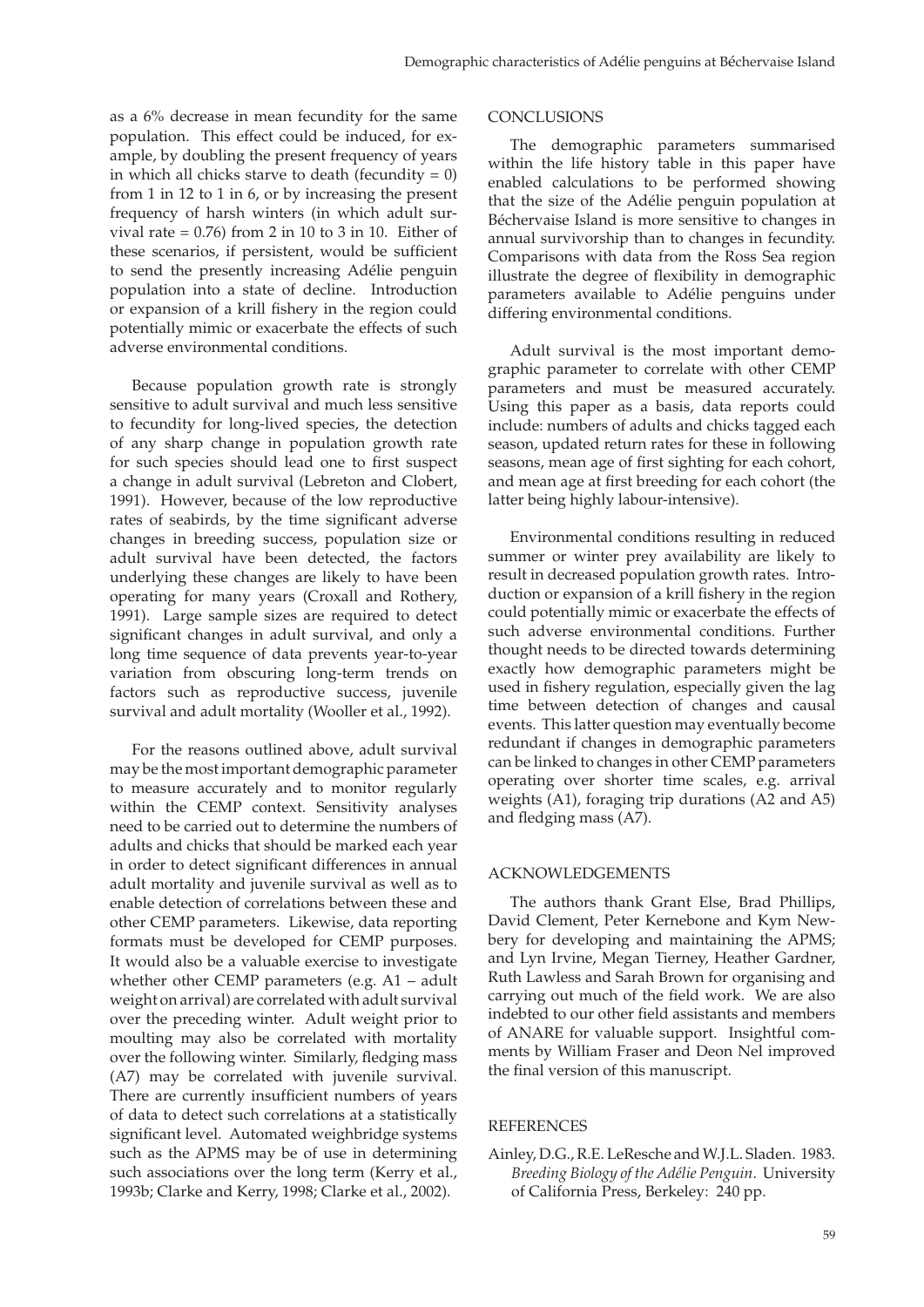Clarke et al.

- Bradley, J.S., R.D. Wooller, I.J. Skira and D.L. Serventy. 1989. Age-dependent survival of breeding short-tailed shearwaters, *Puffinus tenuirostris*. *J. Anim. Ecol.*, 58: 175–188.
- CCAMLR. 2003. *CCAMLR Ecosystem Monitoring Program: Standard Methods for Monitoring Studies*. CCAMLR, Hobart, Australia.
- Clarke, J. 1999. Foraging strategies of Adélie penguins at Béchervaise Island. Masters thesis, University of Tasmania: 108 pp.
- Clarke, J. and K.R. Kerry. 1998. Implanted transponders in penguins: implantation, reliability, and long term effects. *J. Field Ornithol.*, 69: 149–159.
- Clarke, J., K.R. Kerry, L. Irvine and B. Phillips. 2002. Chick provisioning and breeding success of Adélie penguins at Béchervaise Island over eight successive seasons. *Polar Biol.*, 25 (1): 21–30.
- Cooch, E.G. and F. Cooke. 1991. Demographic changes in a snow goose population: biological and management implications. In: Perrins, C.M., J.D. Lebreton and G.M. Hirons (Eds). *Bird Population Studies: Relevance to Conservation and Management.* Oxford University Press, Oxford: 168–189.
- Croxall, J.P. and P. Rothery. 1991. Population regulation of seabirds: implications of their demography for conservation. In: Perrins, C.M., J.D. Lebreton and G.M. Hirons (Eds). *Bird Population Studies: Relevance to Conservation and Management.* Oxford University Press, Oxford: 272–296.
- Culik, B.M., R.P. Wilson and R. Bannasch. 1993. Flipper bands on penguins: what is the cost of a life-long commitment? *Mar. Ecol. Prog. Ser.*, 98 (3): 209–214.
- Jackson, S. and R.P. Wilson. 2002. The potential costs of flipper-bands to penguins. *J. Functional Ecol.*, 16: 141–148.
- Kerry, K., J. Clarke and G. Else. 1993a. Identification of sex of Adélie penguins from observation of incubating birds. *Wildl. Res.*, 29: 725–732.
- Kerry, K., J. Clarke and G. Else. 1993b. The use of an automated weighing and recording system for the study of the biology of Adélie penguins (*Pygoscelis adeliae)*. *Proc. NIPR Symp. Polar Biol.*, 6: 62–75.
- Kerry, K., L. Meyer, W. Papps, J. Clarke and L. Irvine. 2000. Béchervaise Island, MacRobertson Land, Antarctica – CCAMLR Ecosystem Monitoring Program (CEMP) monitoring site: description, maps and colony photographs. Document *WG-EMM-00/32*. CCAMLR, Hobart, Australia.
- Lebreton, J.D. and J. Clobert. 1991. Bird population dynamics, management, and conservation: the role of mathematical modelling. In: Perrins, C.M., J.D. Lebreton and G.J.M. Hirons (Eds). *Bird Population Studies: Relevance to Conservation and Management.* Oxford University Press, Oxford: 105–125.
- Perrins, C.M. 1991. Constraints on the demographic parameters of bird populations. In: Perrins, C.M., J.D. Lebreton and G.J.M. Hirons (Eds). *Bird Population Studies: Relevance to Conservation and Management.* Oxford University Press, Oxford: 190–206.
- Porter, J.M. and J.C. Coulson. 1987. Long-term changes in recruitment to the breeding group, and the quality of recruits at a kittiwake *Rissa tridactyla* colony. *J. Anim. Ecol.*, 56: 675–689.
- Reid, B. 1968. An interpretation of the age structure and breeding status of an Adélie penguin population. *Notornis*, XV: 193–197.
- Stearns, S.C. 1992. *The Evolution of Life Histories*. Oxford University Press, Oxford: 249 pp.
- Wooller, R.D., J.S. Bradley and J.P. Croxall. 1992. Long-term population studies of seabirds. *TREE*, 7: 111–114.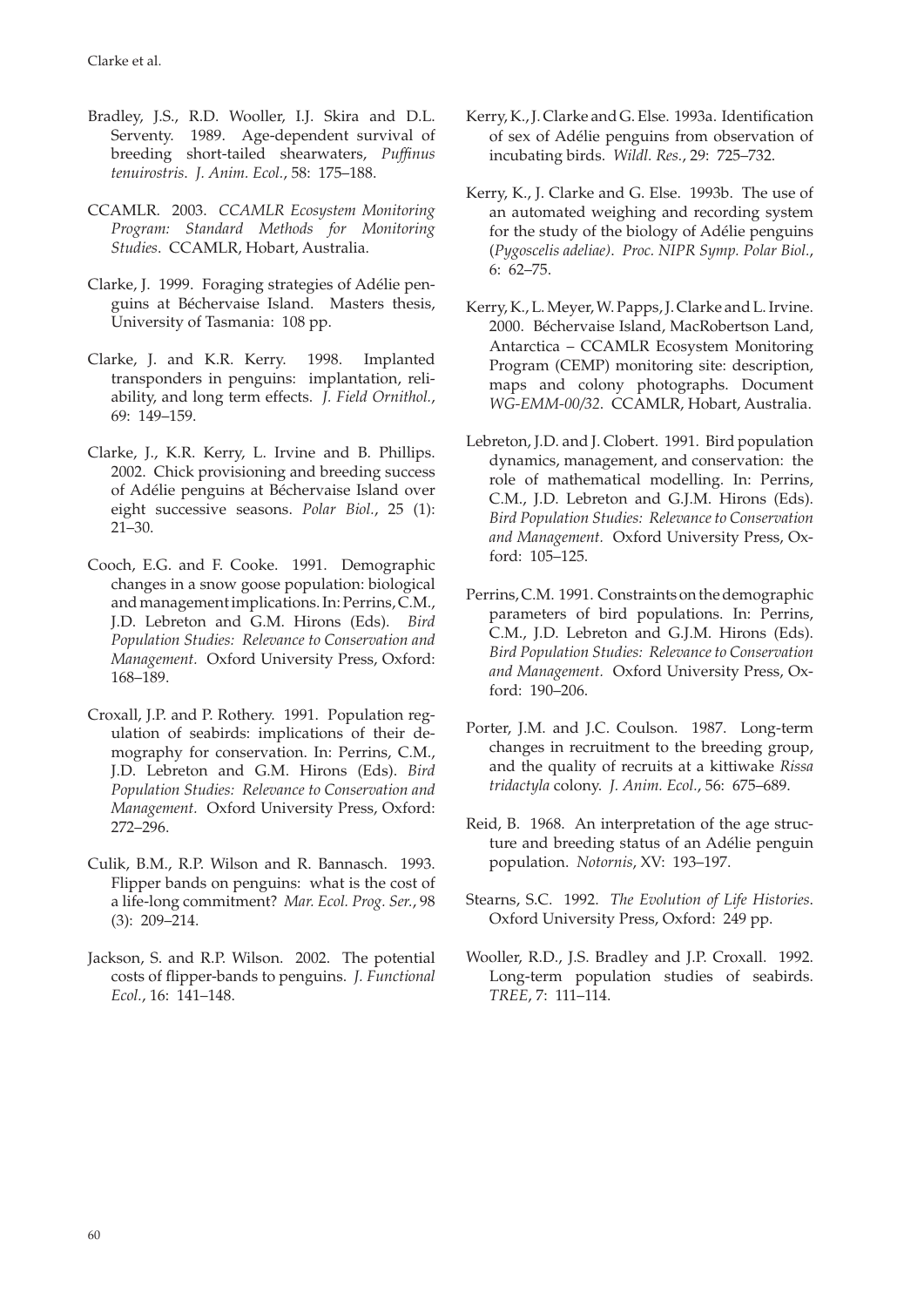| Season                | Arrival Count<br>(Penguins) | Mid-incubation<br>Count (Nests) | Crèched<br>Chicks | <b>Breeding Success</b><br>(Chicks/Nest) |
|-----------------------|-----------------------------|---------------------------------|-------------------|------------------------------------------|
| .990/91               | 3836                        | [79]                            | 1498              | 0.84                                     |
| 1991/92               | 3675                        | <b>829</b>                      | 1304              | 0.71                                     |
| 1992/93               | 3362                        | 1485                            | 190               | 0.80                                     |
| 1993/94               | 3591                        | $\overline{11}$                 | 1816              | 1.06                                     |
| 994/95                | 3993                        | 1736                            | 34                |                                          |
| 1995/96               | 3575                        | 1813                            | 727               | 0.40                                     |
| 1996/97               |                             | 1873                            | <b>1750</b>       | 0.93                                     |
| 1997/98               | 3842<br>4158                | 1933                            | 1556              |                                          |
| 1998/99               | 4063                        | 1880                            | 720               | $0.80$<br>$0.38$                         |
| 00/6661               | 3731                        | 1836                            | 990               | 0.54                                     |
| 2000/01               | 3598                        | 1939                            | 1697              | 0.87                                     |
| 2001/02               | 4646                        | 2207                            | 2264              | 1.03                                     |
| Mean breeding success |                             |                                 |                   | 55                                       |

y of birds are not percenta p to a pecific survivorshi ponders. All chicks died of starvation in 1995. (a) Numbers and year olds are underestimates because the majorit first sighted until age 3.) (b) Annual age-specific survival rates for pooled cohorts of 3, 4, 5, 6, 7, 8 and 9 year olds. (c) Pooled age-s to 10 years. (d) Annual survivorship by breeding season for all chicks 3 to 9 years of age pooled. years. (Survival rates of 1 and 2 Table 2: Age-specific survival rates of chicks at Béchervaise Island carrying implanted trans ges of 1 to 10 of each cohort known to survive to minimum a Table 2:

|                            |                                                                                                                                     | 1992                                                             | 1993      | 1994       | 1995 | 1996                                               | 1997                                          | 1998                                 |
|----------------------------|-------------------------------------------------------------------------------------------------------------------------------------|------------------------------------------------------------------|-----------|------------|------|----------------------------------------------------|-----------------------------------------------|--------------------------------------|
| Number of chicks tagged    |                                                                                                                                     |                                                                  | 244       | 261        |      | 193                                                | 299                                           | 298                                  |
| (a) Number and % of chicks | l years                                                                                                                             |                                                                  | $\Xi$     | 3289999888 |      | (57%)<br>(57%)<br>(56%)<br>(52%)<br>(32%)<br>33888 | 57%)<br>57%)<br>54%)<br>46%)<br><b>ZZ2333</b> | 67%)<br>67%)<br>67%)<br>67%)<br>2848 |
| surviving to age           | $\angle$ years                                                                                                                      |                                                                  |           |            |      |                                                    |                                               |                                      |
|                            |                                                                                                                                     |                                                                  |           |            |      |                                                    |                                               |                                      |
|                            |                                                                                                                                     |                                                                  |           |            |      |                                                    |                                               |                                      |
|                            |                                                                                                                                     |                                                                  |           |            |      |                                                    |                                               |                                      |
|                            |                                                                                                                                     |                                                                  |           |            |      |                                                    |                                               |                                      |
|                            |                                                                                                                                     |                                                                  |           |            |      |                                                    |                                               |                                      |
|                            | $\frac{3 \text{ years}}{4 \text{ years}}$<br>$\frac{4 \text{ years}}{5 \text{ years}}$<br>$\frac{5 \text{ years}}{7 \text{ years}}$ |                                                                  | 298888865 |            |      |                                                    |                                               |                                      |
|                            | 9 years                                                                                                                             | 80%)<br>(50%)<br>(50%) (35%) (36%)<br>(36%) (36%) (36%)<br>(36%) |           |            |      |                                                    |                                               |                                      |
|                            | .0 years                                                                                                                            |                                                                  |           |            |      |                                                    |                                               |                                      |

ges

ges 3

(continued)

(continued)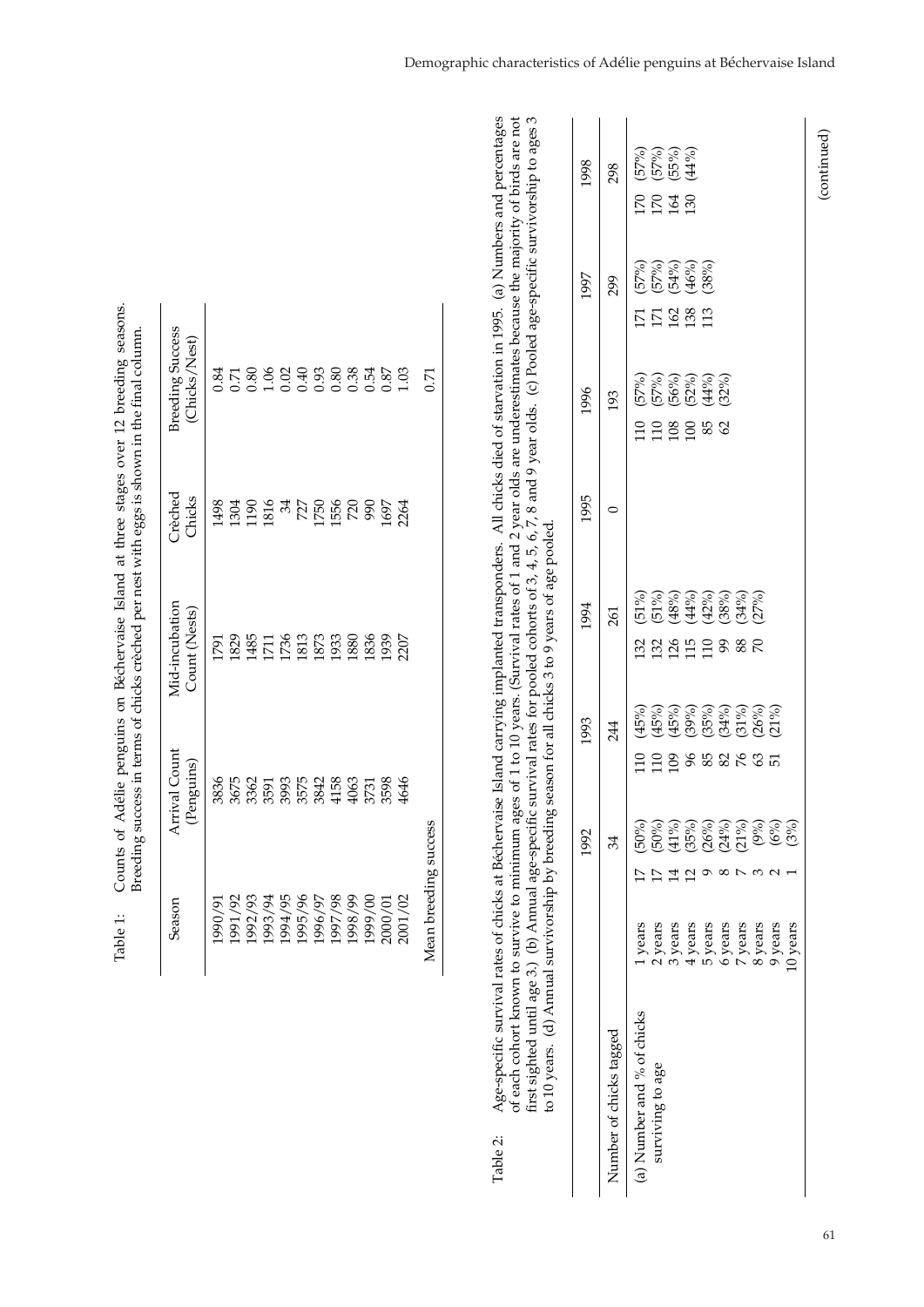| Table 2 (continued)                                |                                           |                            |                                           |                             |                   |
|----------------------------------------------------|-------------------------------------------|----------------------------|-------------------------------------------|-----------------------------|-------------------|
| (b) Pooled age-specific annual                     | age $(x)$                                 | N alive $(N_x)$            | $N$ alive next season $(N_{_{\kappa+1}})$ | $\%$ survival $(p_{\rm x})$ | N cohorts pooled  |
| $\operatorname{survival}(p)$                       | ω                                         | 683                        |                                           |                             |                   |
|                                                    | 4                                         | 461                        | 53.55555                                  |                             | а п               |
|                                                    | $\mathfrak{g}$                            | 289                        |                                           |                             |                   |
|                                                    |                                           |                            |                                           |                             |                   |
|                                                    | а<br>О                                    | $\frac{189}{171}$          |                                           |                             | せのの21             |
|                                                    | $\infty$                                  |                            |                                           |                             |                   |
|                                                    | $\sigma$                                  | 66                         |                                           | 5<br>85355535<br>5685686    |                   |
| Mean annual survival for birds 3-9 years of age    |                                           |                            |                                           | 86.2                        |                   |
| (c) Chick survivorship $(l_*)$                     |                                           | $\bigodot$<br>$%$ survival | N cohorts pooled                          |                             |                   |
| Pooled age-specific                                | 3 years                                   | 51.4                       | $\circ$                                   |                             |                   |
| survivorship (1) to age                            |                                           | 44.5                       |                                           |                             |                   |
|                                                    | $\frac{4 \text{ years}}{5 \text{ years}}$ |                            | 6543321                                   |                             |                   |
|                                                    | $6$ years                                 | 39.0<br>34.3               |                                           |                             |                   |
|                                                    | 7 years                                   | $31.7$<br>$25.2$           |                                           |                             |                   |
|                                                    | 8 years                                   |                            |                                           |                             |                   |
|                                                    | 9 years                                   | 19.1                       |                                           |                             |                   |
|                                                    | 10 years                                  | 2.9                        |                                           |                             |                   |
| (d) Annual survival by season                      | Breeding season                           | N alive                    | N alive next season                       | $%$ survival                | N cohorts pooled  |
| of birds tagged as chicks                          | 1994/95                                   |                            |                                           |                             |                   |
|                                                    | 1995/96                                   | $\frac{4}{3}$ 5 5 6 5 4 5  | 19888889                                  |                             |                   |
|                                                    | 1996/97                                   |                            |                                           |                             | $\alpha$ $\omega$ |
|                                                    | 1997/98                                   |                            |                                           |                             |                   |
|                                                    | 1998/99                                   |                            |                                           |                             |                   |
|                                                    | 1999/00                                   |                            |                                           |                             | 4 IO Q            |
|                                                    | 2000/01                                   |                            |                                           |                             |                   |
| Mean annual survival for birds 3 to 9 years of age |                                           |                            |                                           | 86.2                        |                   |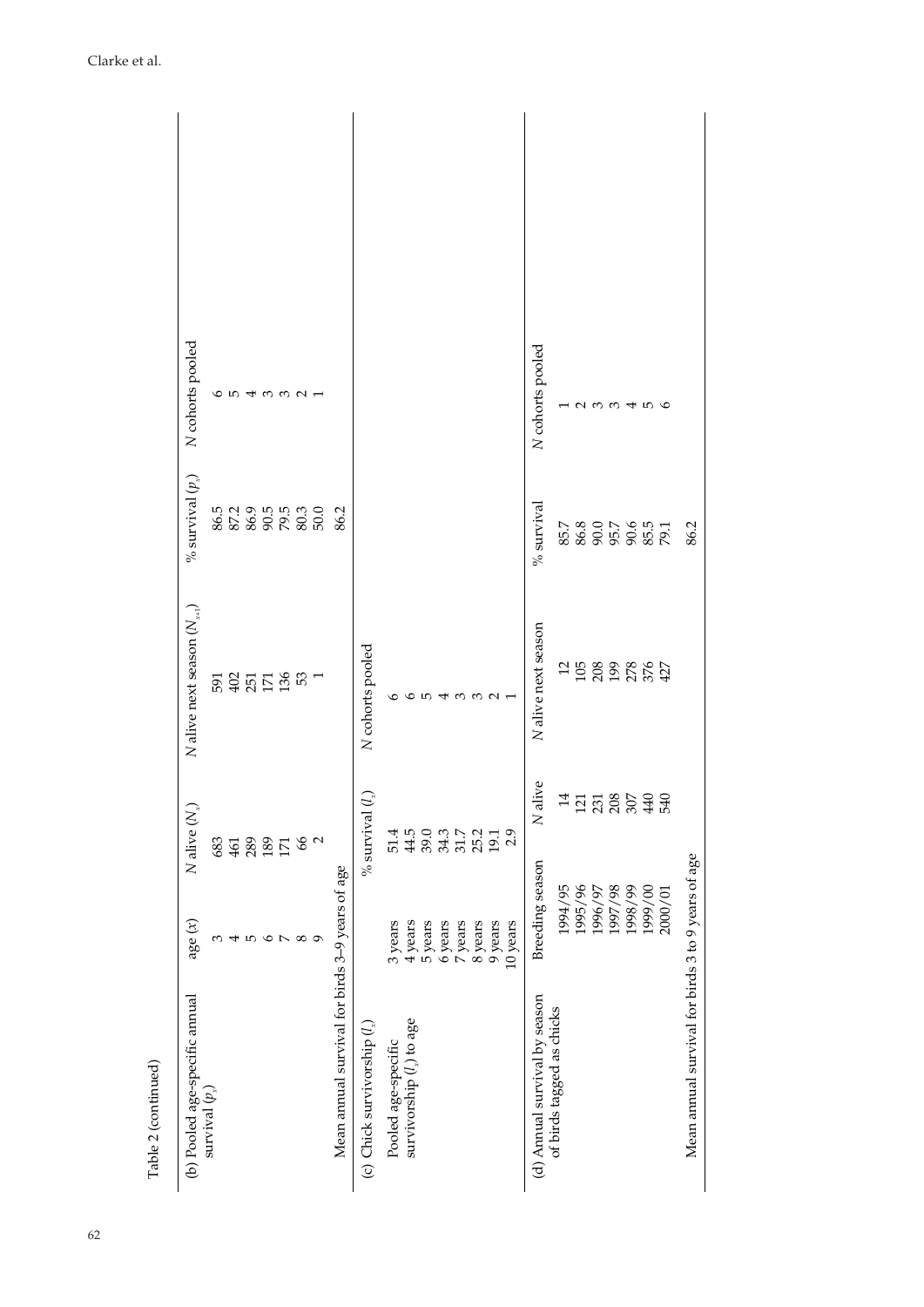| Survival rates of male adults at Béchervaise Island carrying implanted transponders. (a) Numbers and percentages of males tagged in one season surviving in subsequent<br>years. Minimum age at tagging assumed to be 4 years. (b) Annual survival rates for aging groups of males: minimum ages of 4+, 5+, 5+, 8+, 9+, 10+, 10+, 10+, 10+, and 13+<br>survivorship by breeding season for all males pooled.<br>years.<br>Table 3: |                                         | (c) Pooled survivorship of aging groups to 13+               |                                                                                                |                                                       |                                                      |                                      | years of age. Calculations assume a 44% survival rate to 4 years of age based on chick survivorship data. |                                           |                                 |                                  | (d) Annual      |
|------------------------------------------------------------------------------------------------------------------------------------------------------------------------------------------------------------------------------------------------------------------------------------------------------------------------------------------------------------------------------------------------------------------------------------|-----------------------------------------|--------------------------------------------------------------|------------------------------------------------------------------------------------------------|-------------------------------------------------------|------------------------------------------------------|--------------------------------------|-----------------------------------------------------------------------------------------------------------|-------------------------------------------|---------------------------------|----------------------------------|-----------------|
|                                                                                                                                                                                                                                                                                                                                                                                                                                    |                                         | 1991/92                                                      | 1992/93                                                                                        | 1993/94                                               | 1994/95                                              | 1995/96                              | 1996/97                                                                                                   | 1997/98                                   | 1998/99                         | 1999/00                          | 2000/01         |
| Number of males tagged<br>(minimum age 4 years)                                                                                                                                                                                                                                                                                                                                                                                    |                                         | $\%$                                                         | 54                                                                                             | 59                                                    | $\mathcal{E}$                                        | $\Omega$                             | 28                                                                                                        | $\Box$                                    | 25                              | $\Box$                           | $\mathfrak{S}0$ |
| (a) Numbers and % of males                                                                                                                                                                                                                                                                                                                                                                                                         | 4                                       | (76%)<br>58                                                  | \$                                                                                             | 88%<br>52                                             | (80%)<br>24                                          | (90%)<br>$\frac{8}{2}$               | (96%)                                                                                                     | (90%)                                     | (80%)                           | (82%)<br>14                      | (83%)<br>25     |
| surviving to minimum age                                                                                                                                                                                                                                                                                                                                                                                                           | ささささ                                    | (62%)<br>(46%)<br>47                                         | $\begin{array}{l} (80\%) \\ (69\%) \\ (54\%) \\ (46\%) \\ (31\%) \end{array}$<br>$_{29}$<br>57 | (66%)<br>(59%)<br>8535                                | (63%)<br>(60%)<br>$\overline{9}$<br>$\overline{8}$   | $(80\%)$<br>(75%)<br>$\frac{16}{15}$ | (86%)<br><b>គងន</b>                                                                                       | (80%)<br>(70%)<br>$\circ$ $\circ$ $\circ$ | (68%)<br>(68%)<br>$\frac{1}{2}$ | (65%)<br>$\overline{\mathbf{u}}$ |                 |
|                                                                                                                                                                                                                                                                                                                                                                                                                                    |                                         | (36%)<br>35                                                  | 25                                                                                             | (54%)                                                 | (57%)<br>$\sum$                                      | (60%)                                | (79%)<br>(57%)                                                                                            | (60%)                                     |                                 |                                  |                 |
|                                                                                                                                                                                                                                                                                                                                                                                                                                    |                                         | (33%)<br>25                                                  |                                                                                                | (53%)                                                 | (50%)<br>$\overline{15}$                             | (50%)<br>$\Box$                      | (54%)<br>$\overline{15}$                                                                                  |                                           |                                 |                                  |                 |
|                                                                                                                                                                                                                                                                                                                                                                                                                                    | $10+$<br>$\frac{1}{11}$                 | (28%)<br>(25%)<br>$\overline{1}$<br>$\overline{\mathcal{L}}$ | $(26%)$<br>$(22%)$<br>$(17%)$<br>14<br>$\mathfrak{a}$                                          | (41%<br>(34%)<br>$24$ 20                              | (47%)<br>(50%)<br>$\overline{15}$<br>$\overline{14}$ | (50%)<br>$\Box$                      |                                                                                                           |                                           |                                 |                                  |                 |
|                                                                                                                                                                                                                                                                                                                                                                                                                                    | $12 +$                                  | (16%)<br>$\mathfrak{a}$                                      | $\sim$                                                                                         | (31%)                                                 |                                                      |                                      |                                                                                                           |                                           |                                 |                                  |                 |
|                                                                                                                                                                                                                                                                                                                                                                                                                                    | $13+$                                   | (16%)<br>$\overline{2}$                                      | $\hat{\mathcal{S}}$<br>$\tilde{c}$<br>$\overline{ }$                                           |                                                       |                                                      |                                      |                                                                                                           |                                           |                                 |                                  |                 |
|                                                                                                                                                                                                                                                                                                                                                                                                                                    | $\frac{4}{14}$                          | (9%)<br>$\overline{ }$                                       |                                                                                                |                                                       |                                                      |                                      |                                                                                                           |                                           |                                 |                                  |                 |
| b) Pooled male age-specific                                                                                                                                                                                                                                                                                                                                                                                                        | age $(x)$                               | $N$ alive $(N_{\nu})$                                        | N alive                                                                                        | $next$ season $(N_{\scriptscriptstyle\rm{st}})$       | % survival $(p_x)$                                   |                                      | N groups pooled                                                                                           |                                           |                                 |                                  |                 |
| annual survival (p                                                                                                                                                                                                                                                                                                                                                                                                                 | $\ddot{+}$                              | 349                                                          |                                                                                                | 290                                                   | 83.1                                                 |                                      | P                                                                                                         |                                           |                                 |                                  |                 |
|                                                                                                                                                                                                                                                                                                                                                                                                                                    | $\frac{1}{\sqrt{2}}$                    | 265                                                          |                                                                                                |                                                       | 82.3                                                 |                                      | െ                                                                                                         |                                           |                                 |                                  |                 |
|                                                                                                                                                                                                                                                                                                                                                                                                                                    |                                         | 207                                                          |                                                                                                | $\begin{array}{c}\n 28 \\  \hline\n 18\n \end{array}$ | 86.0                                                 |                                      | $\infty$ $\sim$                                                                                           |                                           |                                 |                                  |                 |
|                                                                                                                                                                                                                                                                                                                                                                                                                                    |                                         | 161                                                          |                                                                                                |                                                       | 83.9                                                 |                                      |                                                                                                           |                                           |                                 |                                  |                 |
|                                                                                                                                                                                                                                                                                                                                                                                                                                    | $rac{1}{2} + \frac{1}{2} + \frac{1}{2}$ | 129                                                          |                                                                                                | 113                                                   | 87.6                                                 |                                      | $\circ$                                                                                                   |                                           |                                 |                                  |                 |
|                                                                                                                                                                                                                                                                                                                                                                                                                                    |                                         | $\frac{8}{74}$                                               |                                                                                                | 3532                                                  | 85.7                                                 |                                      | $\overline{5}$                                                                                            |                                           |                                 |                                  |                 |
|                                                                                                                                                                                                                                                                                                                                                                                                                                    | $10+$                                   |                                                              |                                                                                                |                                                       | 87.8                                                 |                                      | ₩                                                                                                         |                                           |                                 |                                  |                 |
|                                                                                                                                                                                                                                                                                                                                                                                                                                    | $\frac{1}{11}$                          | <u> ឆ ដ</u>                                                  |                                                                                                |                                                       | $76.5$<br>90.5                                       |                                      | $\omega$ $\omega$                                                                                         |                                           |                                 |                                  |                 |
|                                                                                                                                                                                                                                                                                                                                                                                                                                    | $12 +$                                  |                                                              |                                                                                                |                                                       |                                                      |                                      |                                                                                                           |                                           |                                 |                                  |                 |
|                                                                                                                                                                                                                                                                                                                                                                                                                                    | $13+$                                   | $\overline{12}$                                              |                                                                                                | $\overline{a}$                                        | 58.3                                                 |                                      |                                                                                                           |                                           |                                 |                                  |                 |
| Mean annual survival for males 4+ to 13+ years of age                                                                                                                                                                                                                                                                                                                                                                              |                                         |                                                              |                                                                                                |                                                       | 84.0                                                 |                                      |                                                                                                           |                                           |                                 |                                  |                 |
|                                                                                                                                                                                                                                                                                                                                                                                                                                    |                                         |                                                              |                                                                                                |                                                       |                                                      |                                      |                                                                                                           |                                           |                                 |                                  | (continued)     |

Demographic characteristics of Adélie penguins at Béchervaise Island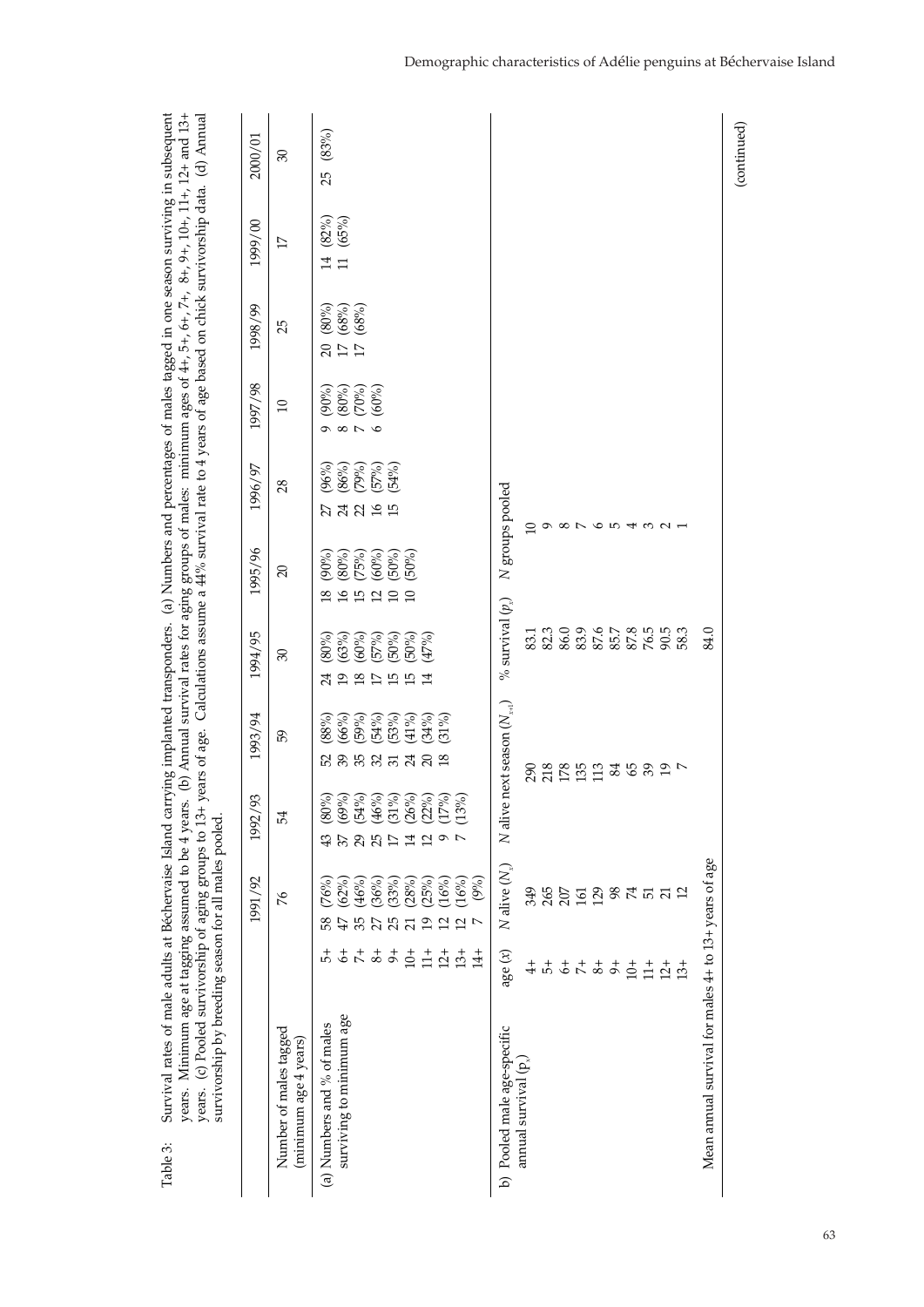| Table 3 (continued)                                  |                           |                             |                                     |                                                |                                        |
|------------------------------------------------------|---------------------------|-----------------------------|-------------------------------------|------------------------------------------------|----------------------------------------|
| (c) Male survivorship $(ln)$                         |                           |                             | (Assuming $44\%$ survival to age 4) |                                                | (Assuming $100\%$ survival to age $4)$ |
|                                                      |                           | $\%$ survival $(l_{\rm s})$ | N groups pooled                     | $\%$ survival $(l_{\rm s})$                    |                                        |
| Pooled age-specific                                  | 5                         | 36.6%                       |                                     |                                                |                                        |
| survivorship (1) to age                              |                           | $30.1\%$                    | Ō                                   |                                                |                                        |
|                                                      |                           | $25.9\%$                    | $\infty$                            |                                                |                                        |
|                                                      | $rac{+}{6} + \frac{+}{6}$ | 21.4%                       | $\overline{ }$                      | $338884488841$                                 |                                        |
|                                                      | $\sigma^+$                | $18.6\%$                    |                                     |                                                |                                        |
|                                                      | $10+$                     | $15.5\%$                    | $\sigma$ ro                         |                                                |                                        |
|                                                      | $11+$                     | 13.1%                       |                                     |                                                |                                        |
|                                                      | $12 +$                    | $9.1\%$                     |                                     |                                                |                                        |
|                                                      | $13+$                     | 6.4%                        | $\frac{3}{2}$ $\frac{1}{2}$         |                                                |                                        |
|                                                      | $\ddot{4}$                | 4.1%                        |                                     |                                                |                                        |
| (d) Annual survival by season of                     | Breeding season           | N alive                     | N alive next season                 | $%$ survival                                   | N groups pooled                        |
| males 4+ to 13+ years of age                         | 1991/92                   | $\%$                        |                                     |                                                |                                        |
|                                                      | 1992/93                   | 112                         | នទ្លុដ្ឋដូងដូងដូង                   | 3 4 5 5 8 5 5 5 6 7<br>2 6 7 7 8 7 8 7 9 7 8 7 |                                        |
|                                                      | 1993/94                   | 149                         |                                     |                                                | 234567                                 |
|                                                      | 1994/95                   | 154                         |                                     |                                                |                                        |
|                                                      | 1995/96                   | 139                         |                                     |                                                |                                        |
|                                                      | 1996/97                   | 150                         |                                     |                                                |                                        |
|                                                      | 1997/98                   | 141                         |                                     |                                                |                                        |
|                                                      | 1998/99                   | 154                         |                                     |                                                | $^{\circ}$                             |
|                                                      | 1999/00                   | 142                         |                                     |                                                | ๑                                      |
|                                                      | 2000/01                   | 150                         |                                     |                                                | $\supseteq$                            |
| Mean annual survival for males 4+to 13+ years of age |                           |                             |                                     | 84.0                                           |                                        |
|                                                      |                           |                             |                                     |                                                |                                        |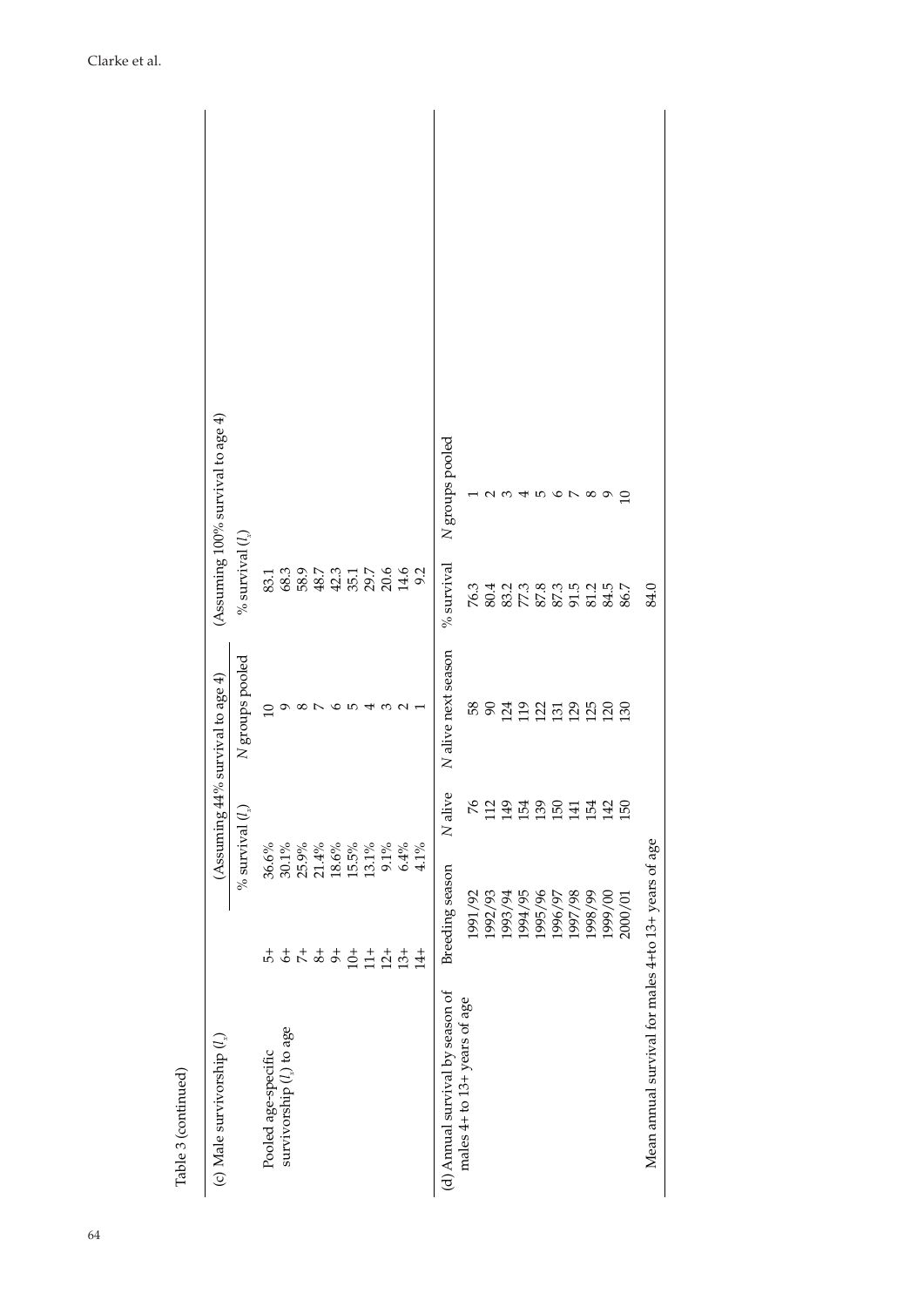| survivorship by breeding season for all all females pooled.<br>Survival rates of female adults at Béchervaise Island car<br>years. (c) Pooled survivorship of aging groups to 13+<br>years. Minimum age at tagging assumed to be 4 years.<br>Table 4: |                       |                          |                                                                                         | years of age.                                    |                               |                             |                         |                                     |                           |                         | rrying implanted transponders. (a) Numbers and percentages of females tagged in one season surviving in subsequent<br>(b) Annual survival rates for aging groups of females: minimum ages of $4+, 5+, 6+, 7+, 8+, 9+, 10+, 11+, 12+$ and $13+$<br>Calculations assume a $44\%$ survival rate to 4 years of age based on chick survivorship data. (d) Annual |
|-------------------------------------------------------------------------------------------------------------------------------------------------------------------------------------------------------------------------------------------------------|-----------------------|--------------------------|-----------------------------------------------------------------------------------------|--------------------------------------------------|-------------------------------|-----------------------------|-------------------------|-------------------------------------|---------------------------|-------------------------|-------------------------------------------------------------------------------------------------------------------------------------------------------------------------------------------------------------------------------------------------------------------------------------------------------------------------------------------------------------|
|                                                                                                                                                                                                                                                       |                       | 1991/92                  | 1992/93                                                                                 | 1993/94                                          | 1994/95                       | 1995/96                     | 1996/97                 | 1997/98                             | 1998/99                   | 1999/00                 | 2000/01                                                                                                                                                                                                                                                                                                                                                     |
| Number of females tagged<br>(minimum age 4 years)                                                                                                                                                                                                     |                       | 93                       | 50                                                                                      | 2                                                | $\overline{17}$               | $\mathfrak{I}$              | $\overline{4}$          | $\Box$                              | $\Omega$                  | $\mathfrak{D}$          | 24                                                                                                                                                                                                                                                                                                                                                          |
| (a) Numbers and % of females                                                                                                                                                                                                                          | 4                     | (75%)                    | 4                                                                                       | $(91\%)$<br>52                                   | (65%)                         | (88%)<br>±                  | (98%)<br>$\overline{4}$ | (80%)                               | (90%)<br>$\frac{8}{2}$    | (92%)<br>$\overline{c}$ | (75%)<br>$\overline{18}$                                                                                                                                                                                                                                                                                                                                    |
| surviving to minimum age                                                                                                                                                                                                                              |                       | (66%)<br>$\overline{6}$  | $(88\%)$<br>$(89\%)$<br>$(66\%)$<br>$(54\%)$<br>$(49\%)$<br>$(69\%)$<br>$\overline{40}$ | $(61\%)$<br>885                                  | (59%)<br>$\overline{10}$      | (69%)<br>⋍                  | (86%)<br>នននន           | (80%)<br>$\infty$ $\infty$ $\infty$ | (80%)<br>$\overline{16}$  | (85%)<br>$\overline{1}$ |                                                                                                                                                                                                                                                                                                                                                             |
|                                                                                                                                                                                                                                                       | $\stackrel{+}{\circ}$ | (59%)<br>55              | 33                                                                                      | (55%)                                            | (53%)<br>$\mathbf 0$          | (69%)<br>□                  | $(79%)$<br>$(71%)$      | (80%)                               | $(80\%)$<br>$\frac{3}{4}$ |                         |                                                                                                                                                                                                                                                                                                                                                             |
|                                                                                                                                                                                                                                                       | $\overline{8}$        | (44%)<br>$\overline{41}$ | $\frac{28}{27}$                                                                         | (48%)                                            | (53%)<br>っぃ                   | (56%)<br>$\mathbf{\hat{e}}$ |                         | (60%)                               |                           |                         |                                                                                                                                                                                                                                                                                                                                                             |
|                                                                                                                                                                                                                                                       | $\ddot{\sigma}$       | (40%)<br>37              |                                                                                         | $(41\%)$<br>26                                   | (41%                          | (56%)<br>$\sigma$ $\sigma$  | (69%)                   |                                     |                           |                         |                                                                                                                                                                                                                                                                                                                                                             |
|                                                                                                                                                                                                                                                       | $10+$                 | $(31\%)$<br>29           | $\mathcal{L}6$                                                                          | (31%)<br>20                                      | (35%)<br>$\sigma$ ro          | (56%)                       |                         |                                     |                           |                         |                                                                                                                                                                                                                                                                                                                                                             |
|                                                                                                                                                                                                                                                       | $\frac{1}{11}$        | (30%)<br>28              |                                                                                         | (25%)<br>$\frac{6}{2}$                           | (29%)                         |                             |                         |                                     |                           |                         |                                                                                                                                                                                                                                                                                                                                                             |
|                                                                                                                                                                                                                                                       | $12+$                 | (25%)<br>23              | $285$                                                                                   | (22%)<br>$\overline{14}$                         |                               |                             |                         |                                     |                           |                         |                                                                                                                                                                                                                                                                                                                                                             |
|                                                                                                                                                                                                                                                       | $13+$                 | (22%)<br>20              |                                                                                         |                                                  |                               |                             |                         |                                     |                           |                         |                                                                                                                                                                                                                                                                                                                                                             |
|                                                                                                                                                                                                                                                       | $\frac{4}{14}$        | (20%)<br>$\overline{1}$  |                                                                                         |                                                  |                               |                             |                         |                                     |                           |                         |                                                                                                                                                                                                                                                                                                                                                             |
| b) Pooled female age-specific                                                                                                                                                                                                                         | age $(x)$             | $N$ alive $(N_{\nu})$    | N alive                                                                                 | next season $(N_{\scriptscriptstyle\chi\!+\!1})$ | $\%$ survival $(p_{_{\chi}})$ |                             | N groups pooled         |                                     |                           |                         |                                                                                                                                                                                                                                                                                                                                                             |
| annual survival (p                                                                                                                                                                                                                                    | $\ddot{+}$            | 349                      |                                                                                         |                                                  | 82.5                          |                             | ≘                       |                                     |                           |                         |                                                                                                                                                                                                                                                                                                                                                             |
|                                                                                                                                                                                                                                                       | $\overline{5}$        | 270                      |                                                                                         |                                                  | 85.9                          |                             | $\circ$                 |                                     |                           |                         |                                                                                                                                                                                                                                                                                                                                                             |
|                                                                                                                                                                                                                                                       |                       | $\overline{21}$          |                                                                                         |                                                  |                               |                             | $\infty$                |                                     |                           |                         |                                                                                                                                                                                                                                                                                                                                                             |
|                                                                                                                                                                                                                                                       | $\frac{+}{2}$         | $\frac{84}{5}$           |                                                                                         |                                                  | 90.5<br>83.7                  |                             | $\overline{a}$          |                                     |                           |                         |                                                                                                                                                                                                                                                                                                                                                             |
|                                                                                                                                                                                                                                                       | $\overline{8}$ +      | 148                      |                                                                                         |                                                  | 91.2                          |                             |                         |                                     |                           |                         |                                                                                                                                                                                                                                                                                                                                                             |
|                                                                                                                                                                                                                                                       | $\sigma^+$            | 106                      |                                                                                         |                                                  | 84.9                          |                             | ά                       |                                     |                           |                         |                                                                                                                                                                                                                                                                                                                                                             |
|                                                                                                                                                                                                                                                       | $10+$                 | $\mathbf{g}$             |                                                                                         |                                                  | 87.7                          |                             | $400 -$                 |                                     |                           |                         |                                                                                                                                                                                                                                                                                                                                                             |
|                                                                                                                                                                                                                                                       | $\frac{+}{11}$        | $\infty$                 |                                                                                         |                                                  | 86.4                          |                             |                         |                                     |                           |                         |                                                                                                                                                                                                                                                                                                                                                             |
|                                                                                                                                                                                                                                                       | $12 +$                | $\frac{3}{20}$           |                                                                                         |                                                  | 81.4                          |                             |                         |                                     |                           |                         |                                                                                                                                                                                                                                                                                                                                                             |
|                                                                                                                                                                                                                                                       | $\frac{1}{2}$         |                          |                                                                                         |                                                  | 95.0                          |                             |                         |                                     |                           |                         |                                                                                                                                                                                                                                                                                                                                                             |
| Mean annual survival for females 4+ to 13+ years of age                                                                                                                                                                                               |                       |                          |                                                                                         |                                                  | 86.1                          |                             |                         |                                     |                           |                         |                                                                                                                                                                                                                                                                                                                                                             |
|                                                                                                                                                                                                                                                       |                       |                          |                                                                                         |                                                  |                               |                             |                         |                                     |                           |                         | (continued)                                                                                                                                                                                                                                                                                                                                                 |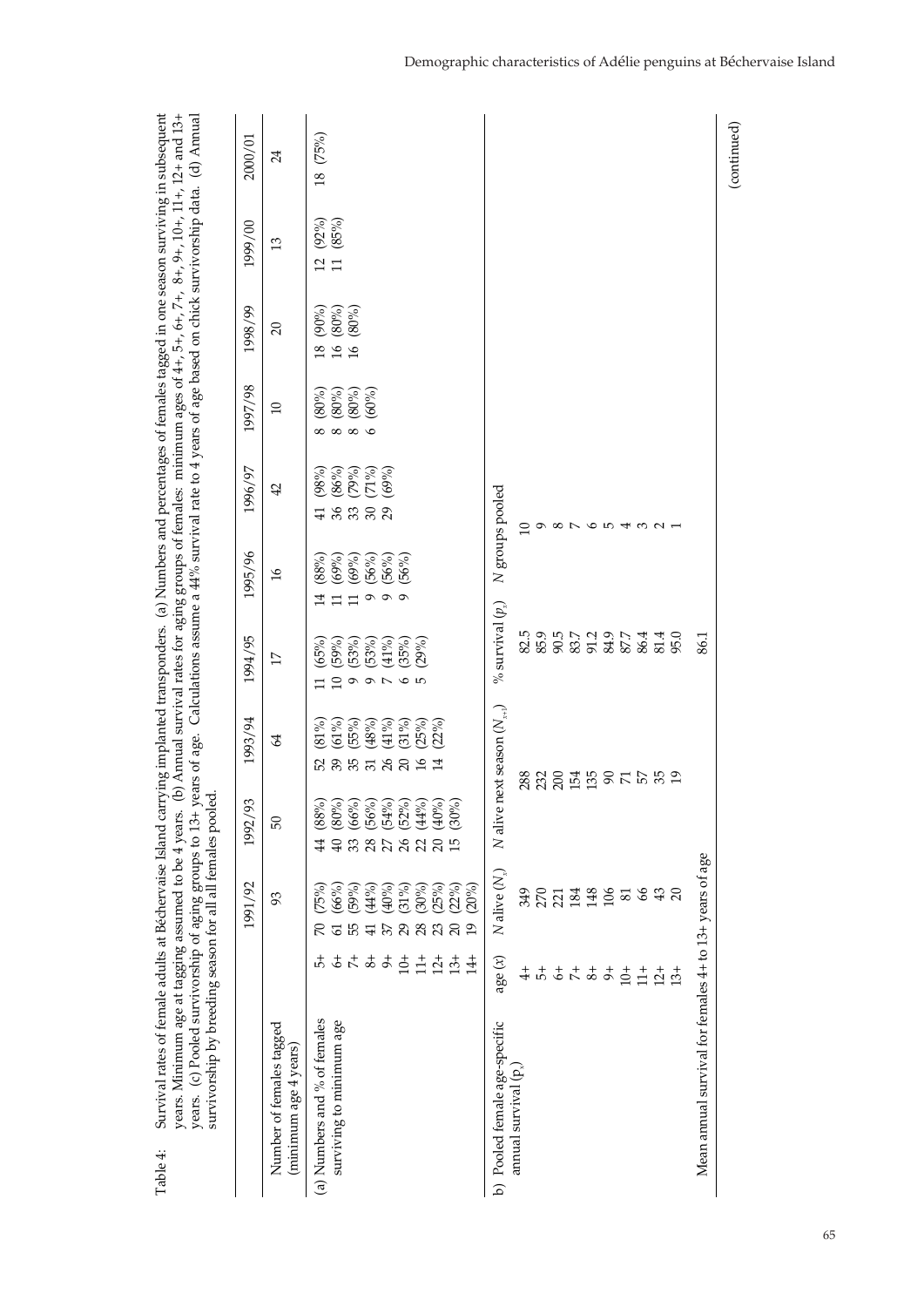| Table 4 (continued)                                     |                                         |                             |                                        |                                      |                                      |
|---------------------------------------------------------|-----------------------------------------|-----------------------------|----------------------------------------|--------------------------------------|--------------------------------------|
| (c) Female survivorship $(l_*)$                         |                                         |                             | (Assuming $44\%$ survival to age $4$ ) |                                      | (Assuming $100\%$ survival to age 4) |
|                                                         |                                         | $\%$ survival $(l_{\rm s})$ | N groups pooled                        | % survival $(l)$                     |                                      |
| Pooled age-specific                                     | 4                                       |                             | $\supseteq$                            |                                      |                                      |
| survivorship (1) to age                                 |                                         |                             |                                        |                                      |                                      |
|                                                         |                                         |                             | ∞                                      |                                      |                                      |
|                                                         | $rac{1}{2} + \frac{1}{2} + \frac{1}{2}$ | 3611211<br>36121112         | $\overline{ }$                         |                                      |                                      |
|                                                         |                                         |                             | ৩                                      |                                      |                                      |
|                                                         | $10+$                                   | 16.5                        | r.                                     |                                      |                                      |
|                                                         | $\frac{1}{11}$                          | 13.9                        |                                        |                                      |                                      |
|                                                         | $12+$                                   | 12.1                        |                                        |                                      |                                      |
|                                                         | $13+$                                   | 10.8                        | $\omega \sim -$                        |                                      |                                      |
|                                                         | $14+$                                   | 9.0                         |                                        | 20.4                                 |                                      |
| (d) Annual survival by season of                        | Breeding season                         | N alive                     | N alive next season                    | $%$ survival                         | N groups pooled                      |
| females 4+ to 13+ years of age                          | 1991/92                                 | 93                          |                                        |                                      |                                      |
|                                                         | 1992/93                                 | $\overline{20}$             |                                        | 75.3<br>87.5                         |                                      |
|                                                         | 1993/94                                 | 169                         |                                        | 0.0.6.9.21.1.4.15<br>85.88.9.5.14.15 | 60                                   |
|                                                         | 1994/95                                 | 164                         |                                        |                                      | ↤                                    |
|                                                         | 1995/96                                 | 140                         |                                        |                                      | w                                    |
|                                                         | 1996/97                                 | 166                         |                                        |                                      |                                      |
|                                                         | 1997/98                                 | 158                         |                                        |                                      | っレ                                   |
|                                                         | 1998/99                                 | 164                         |                                        |                                      | $^{\circ}$                           |
|                                                         | 1999/00                                 | 153                         |                                        |                                      | ᠪ                                    |
|                                                         | 2000/01                                 | 161                         |                                        | 88.2                                 | $\supseteq$                          |
| Mean annual survival for females 4+ to 13+ years of age |                                         |                             |                                        | 86.1                                 |                                      |
|                                                         |                                         |                             |                                        |                                      |                                      |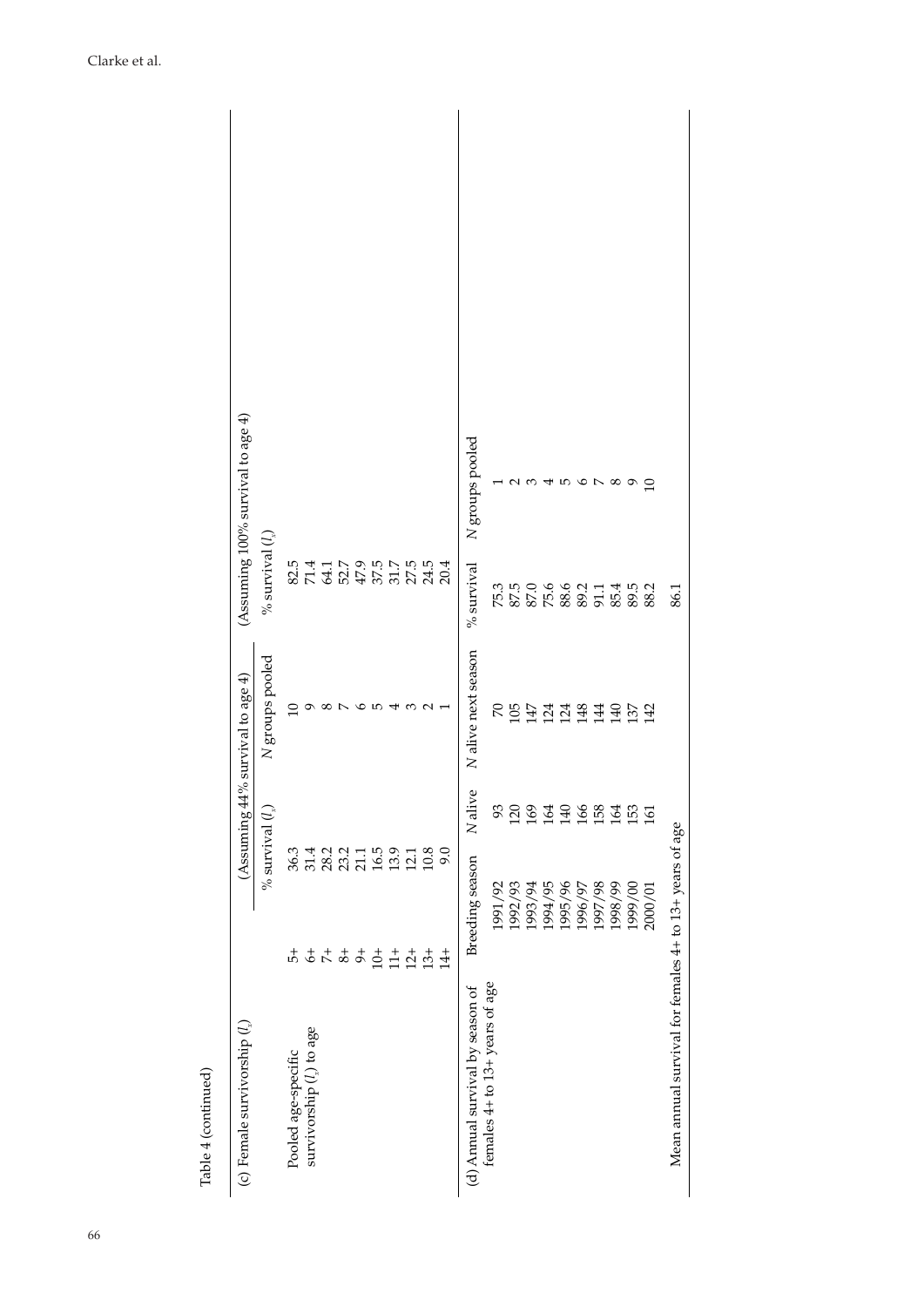| Season               | <b>Incubated Nests</b> | Chicks Creched | Chicks per Nest |
|----------------------|------------------------|----------------|-----------------|
| 1993/94              | 42                     | 2              |                 |
| 1994/95              | 2355                   |                |                 |
| 1995/96              |                        | 80             |                 |
| 1996/97              |                        |                |                 |
| 1997/98              |                        | 207<br>119     |                 |
| 1998/99              | 119                    | $\frac{8}{8}$  |                 |
| 1999/00              | 108                    |                |                 |
| 2000/01              | 98                     | 103            |                 |
| 2001/02              | 128                    | $\overline{5}$ |                 |
| Mean chicks per nest |                        |                | 0.89            |

| lean breeding success (chicks creched per nest with eggs) for temal | Adelie penguins aged / years and over.<br>ı<br>י האלא ה |
|---------------------------------------------------------------------|---------------------------------------------------------|
| i<br>י הדחי<br>ı                                                    |                                                         |

Proportions of Adélie penguins aged 1 to 6 years resighted at each age. Overall proportions breeding at each age were Table 6: Proportions of Adélie penguins aged 1 to 6 years resighted at each age. Overall proportions breeding at each a calculated by multiplying the first three columns. Table 6:

|                                                   | Overall Proportion<br>Breeding                                                                          |      | 0.25 | 0.55 | 0.76<br>0.86         |      |
|---------------------------------------------------|---------------------------------------------------------------------------------------------------------|------|------|------|----------------------|------|
|                                                   | Proportion x-yr-olds Present<br>During Incubation Observed<br>Breeding<br>$(n = 115)$                   |      | 0.78 | 0.90 | 0.91                 | 0.92 |
|                                                   | Proportion x-yr-olds Resighted<br>at Age <i>x</i> that were Present<br>During Incubation<br>$(n = 127)$ |      | 0.40 | 0.67 | 0.88                 | 0.96 |
| alculated by multiplying the first three columns. | $rtion x-yr-olds$<br>thed by Age x<br>$(n = 235)$<br>lgies.                                             | 0.26 |      |      | 0.81<br>0.94<br>0.97 |      |
|                                                   | $\sec(x)$                                                                                               |      |      |      |                      | ۵    |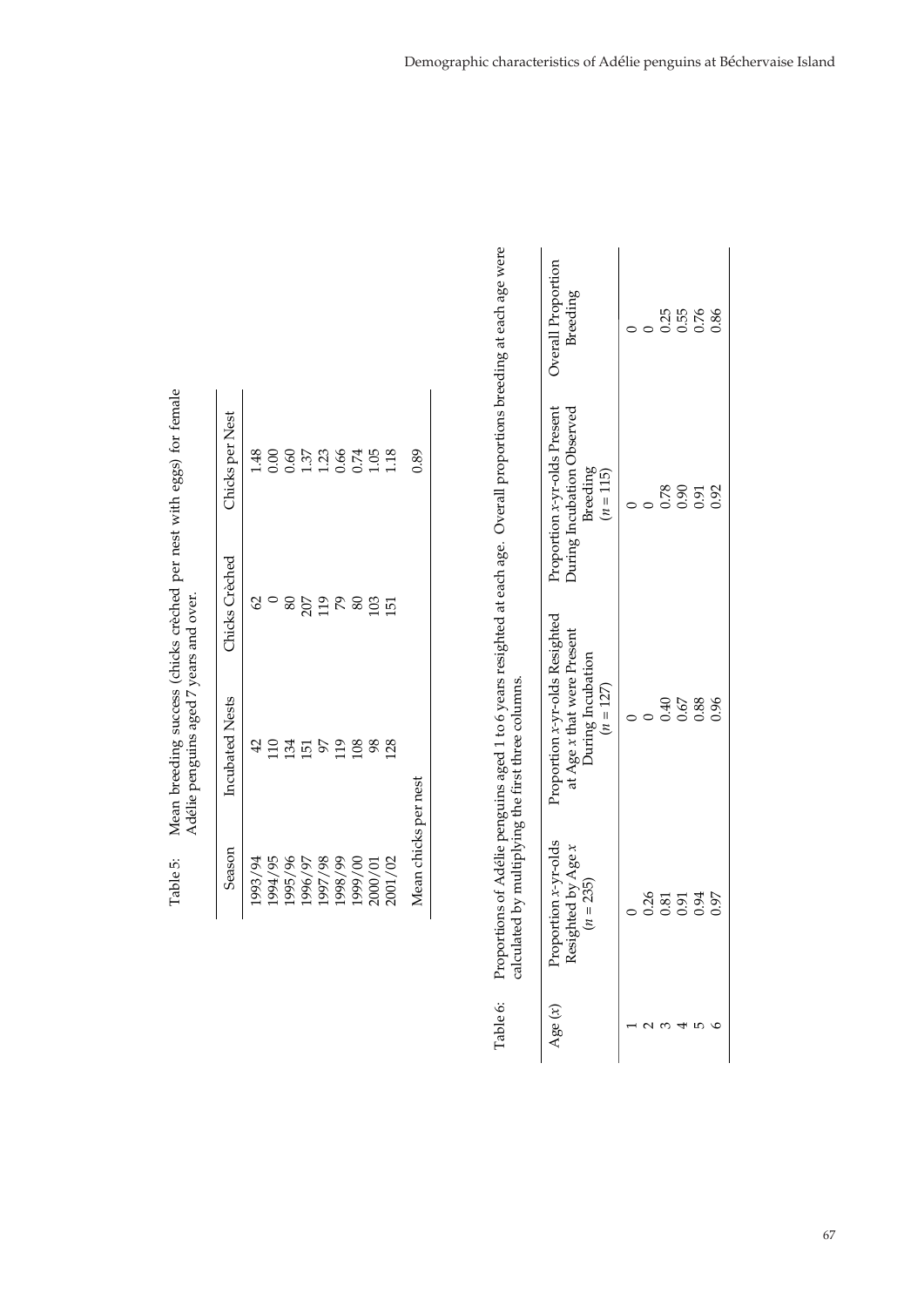| Table 7:           |                                |                                                                                |                                                    |                                | Life history table for the Béchervaise Island Adélie penguin population based on the data in Tables 2, 5 and 6. Female fledglings per breeding<br>female for ages 3 to 6 were taken from Ainley et al., 1983. The shaded rows are extrapolated using mean adult rates of survival and fecundity |                                           |                                  |                                                        |
|--------------------|--------------------------------|--------------------------------------------------------------------------------|----------------------------------------------------|--------------------------------|-------------------------------------------------------------------------------------------------------------------------------------------------------------------------------------------------------------------------------------------------------------------------------------------------|-------------------------------------------|----------------------------------|--------------------------------------------------------|
| Class $(x)$<br>Age | Survival Rate<br>$\widehat{b}$ | Survival to<br>Agex<br>$\mathbb{G}$                                            | <b>Breeding Female</b><br>Fledglings per<br>Female | Females Breeding<br>Proportion | (Female Offspring)<br><b>Birth Rate</b><br>$\binom{[n]}{[n]}$                                                                                                                                                                                                                                   | $\int_M$                                  | $x_{n}^{m}$                      | Age Structure<br>$(c_{_0}l_{_x}\lambda^{_x})$          |
|                    | 0.691                          | 1.000                                                                          | 0.000                                              |                                |                                                                                                                                                                                                                                                                                                 | 0.000                                     |                                  | 0.178                                                  |
|                    | 0.862                          | 0.691                                                                          | 0.000                                              | 0.000                          | 0.000                                                                                                                                                                                                                                                                                           | 0.000                                     | 0.000                            | 0.122                                                  |
|                    | 0.862                          | 0.596                                                                          | 0.000                                              | 0.000                          |                                                                                                                                                                                                                                                                                                 |                                           |                                  |                                                        |
|                    | 0.862                          | 0.514                                                                          | 0.150                                              | 0.252                          | $0.000$<br>$0.038$                                                                                                                                                                                                                                                                              | $0.000$<br>$0.019$                        | 0.000                            | 0.105<br>0.090<br>0.078<br>0.067                       |
|                    | 0.862                          | 0.443                                                                          | 0.200                                              | 0.549                          | 0.110<br>0.189                                                                                                                                                                                                                                                                                  | 0.049                                     | 0.195                            |                                                        |
| 5                  | 0.862                          | 0.382                                                                          | 0.250                                              | 0.757                          |                                                                                                                                                                                                                                                                                                 |                                           | 0.362                            |                                                        |
| $\circ$            | 0.862                          | 0.330                                                                          | 0.430                                              | 0.856                          | 0.368<br>0.437                                                                                                                                                                                                                                                                                  |                                           |                                  |                                                        |
|                    | 0.862                          | 0.284                                                                          | 0.450                                              | 0.970                          |                                                                                                                                                                                                                                                                                                 |                                           | 0.728<br>0.869                   | 0.057<br>0.049                                         |
| $^{\circ}$         | 0.862                          |                                                                                | 0.450                                              | 0.970                          | 0.437                                                                                                                                                                                                                                                                                           |                                           |                                  | 0.042                                                  |
| ๑                  | 0.862                          | 0.245<br>0.211                                                                 | 0.450                                              | 0.970                          | 0.437                                                                                                                                                                                                                                                                                           | 0.121<br>0.124<br>0.107<br>0.080<br>0.069 | 0.856<br>0.831<br>0.755<br>0.711 | 0.036                                                  |
| ≘                  | 0.862                          | 0.182                                                                          | 0.450                                              | 0.970<br>0.970                 | 0.437                                                                                                                                                                                                                                                                                           |                                           |                                  | $\begin{array}{c} 0.031 \\ 0.027 \\ 0.023 \end{array}$ |
|                    | 0.862                          | 0.157                                                                          | 0.450                                              |                                | 0.437                                                                                                                                                                                                                                                                                           |                                           |                                  |                                                        |
| $\overline{c}$     | 0.862                          | 0.136                                                                          | 0.450                                              | 0.970                          | 0.437                                                                                                                                                                                                                                                                                           | 0.059                                     |                                  |                                                        |
| $\mathfrak{L}$     | 0.862                          | 0.117                                                                          | 0.450                                              | 0.970                          | 0.437                                                                                                                                                                                                                                                                                           | 0.051                                     | 0.664                            | 0.020                                                  |
| $\overline{14}$    | 0.862                          | 0.101                                                                          | 0.450                                              | 0.970                          | 0.437                                                                                                                                                                                                                                                                                           | 0.044                                     | 0.617                            | 0.017                                                  |
| <b>ES 25</b>       | 0.862                          | 0.087                                                                          | 0.450                                              | 0.970                          | 0.437                                                                                                                                                                                                                                                                                           | 0.038                                     | 0.570                            | 0.015                                                  |
|                    | 0.862                          | 0.075                                                                          | e e e<br>0.450                                     | 0.970                          | <u> Alian I</u><br>0.437                                                                                                                                                                                                                                                                        | 0.33                                      | 0.524                            | 0.013                                                  |
| $\overline{17}$    | 0.862                          | 0.065                                                                          | 0.450                                              | 0.970                          | 0.437                                                                                                                                                                                                                                                                                           | 0.028                                     | 0.480                            | 0.011                                                  |
| $\overline{18}$    | 0.862                          | 0.056                                                                          | 0.450                                              | 0.970                          | 0.437                                                                                                                                                                                                                                                                                           | 0.024                                     | 0.439                            | 0.009                                                  |
| $\overline{19}$    | 0.862                          | 0.048                                                                          | 0.450                                              | 0.970                          | 0.437                                                                                                                                                                                                                                                                                           | 0.021                                     | 0.399                            | 0.008                                                  |
|                    | Generation time                | Lifetime expectation of female offspring                                       |                                                    |                                | 9.55<br>1.03<br>Ш<br>Ш<br>$R^{\circ}$ F                                                                                                                                                                                                                                                         |                                           |                                  |                                                        |
|                    |                                |                                                                                |                                                    |                                |                                                                                                                                                                                                                                                                                                 |                                           |                                  |                                                        |
|                    | Instantaneous rate of increase | Per time rate of multiplication (amual)<br>Mean breeding success (chicks/nest) |                                                    |                                | $0.003$<br>$1.003$<br>$\mathsf{I}$<br>Ш<br>$\zeta$                                                                                                                                                                                                                                              |                                           |                                  |                                                        |
|                    |                                |                                                                                |                                                    |                                | 0.78                                                                                                                                                                                                                                                                                            |                                           |                                  |                                                        |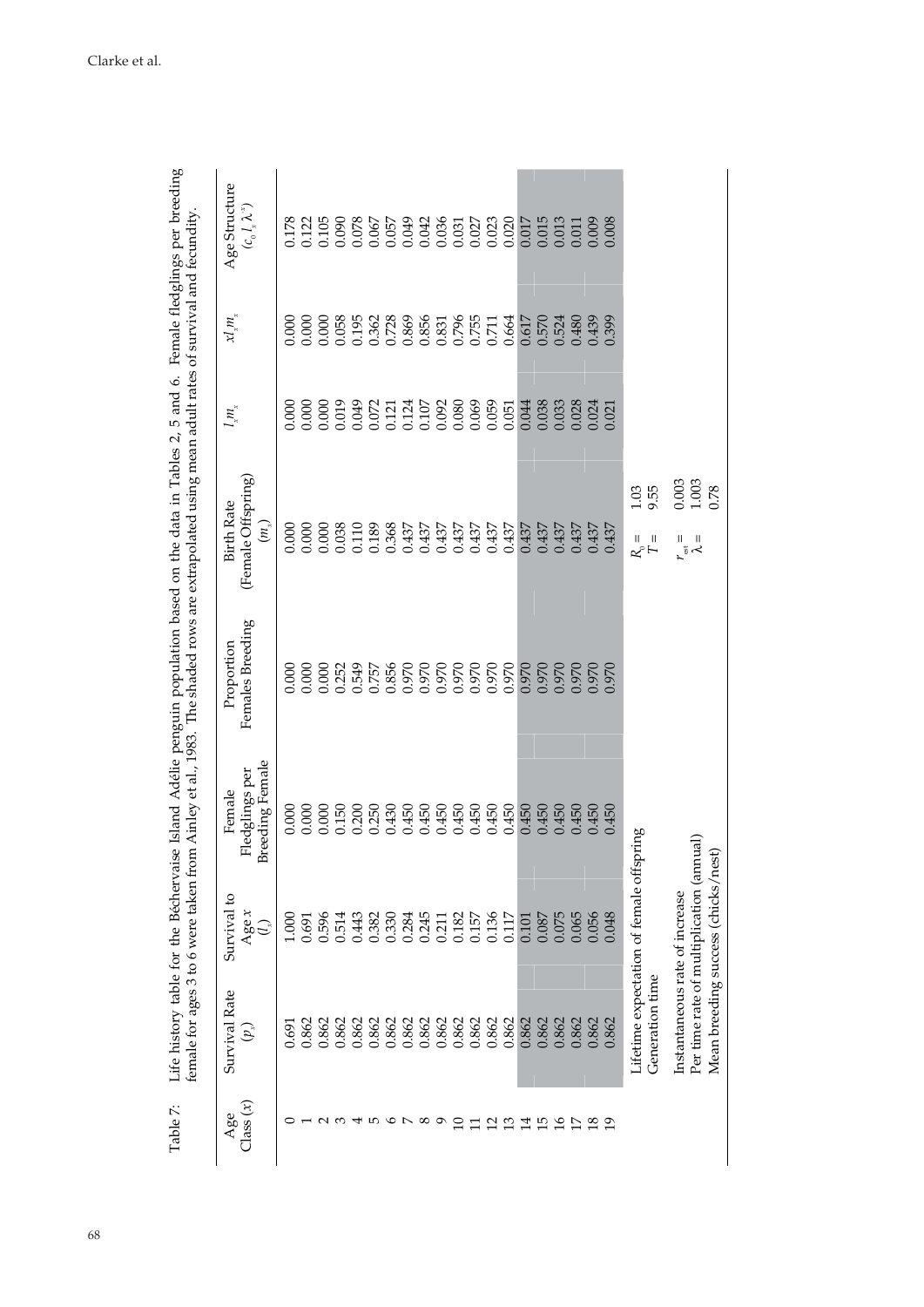| Parameter                                                                                    |                                                                                                                                                                              | This Study                                                                                                                                                              | Ainley et al., 1983                                                                                                                                                     | Reid, 1968 |
|----------------------------------------------------------------------------------------------|------------------------------------------------------------------------------------------------------------------------------------------------------------------------------|-------------------------------------------------------------------------------------------------------------------------------------------------------------------------|-------------------------------------------------------------------------------------------------------------------------------------------------------------------------|------------|
| Annual population growth/decline $(\lambda)$<br>from Leslie matrix<br>from life table        |                                                                                                                                                                              | (growing)<br>1.004<br>1.003                                                                                                                                             | (declining)<br>0.959<br>0.953                                                                                                                                           | (stable)   |
| Adult survival (mean)                                                                        |                                                                                                                                                                              | 0.862                                                                                                                                                                   | 0.894                                                                                                                                                                   | 0.86       |
| Juvenile survival (mean)<br>assuming $p_{1+} = p_a$<br>assuming $p_0 = p_1$ ; $p_{2+} = p_a$ |                                                                                                                                                                              | 0.691<br>0.772                                                                                                                                                          | 0.294<br>0.513                                                                                                                                                          | 0.52       |
| Breeding success (chicks/breeding pair)<br>observed colony mean<br>from life table           |                                                                                                                                                                              | 0.71<br>0.78                                                                                                                                                            | 0.80<br>0.88                                                                                                                                                            | 1.15       |
| Lifetime expectation of female offspring<br>$(R_0)$                                          |                                                                                                                                                                              | 1.03                                                                                                                                                                    | 0.62                                                                                                                                                                    |            |
| Age structure (by proportion)                                                                | age 0<br>1<br>$\overline{2}$<br>$\ensuremath{\mathfrak{Z}}$<br>$\overline{4}$<br>$\mathbf 5$<br>6<br>7<br>$\,8\,$<br>9<br>10<br>11<br>12<br>13<br>14<br>15<br>16<br>17<br>18 | 0.178<br>0.123<br>0.105<br>0.090<br>0.078<br>0.067<br>0.057<br>0.049<br>0.042<br>0.036<br>0.031<br>0.027<br>0.023<br>0.020<br>0.017<br>0.015<br>0.013<br>0.011<br>0.009 | 0.219<br>0.117<br>0.062<br>0.058<br>0.053<br>0.050<br>0.047<br>0.044<br>0.041<br>0.039<br>0.036<br>0.034<br>0.031<br>0.029<br>0.027<br>0.025<br>0.024<br>0.022<br>0.021 |            |
| Proportion first seen                                                                        | 19<br>age 1<br>2<br>$\ensuremath{\mathfrak{Z}}$<br>$\overline{4}$                                                                                                            | 0.008<br>0.00<br>0.26<br>0.81<br>0.91                                                                                                                                   | 0.019<br>0.00<br>0.30<br>0.76<br>0.93                                                                                                                                   |            |
|                                                                                              | $\mathbf 5$<br>6<br>$\boldsymbol{7}$                                                                                                                                         | 0.94<br>0.97<br>0.99                                                                                                                                                    | 0.98<br>1.00<br>1.00                                                                                                                                                    |            |
| Proportion breeding                                                                          | age 1<br>$\sqrt{2}$<br>$\ensuremath{\mathfrak{Z}}$<br>$\,4\,$<br>$\mathbf 5$<br>$\boldsymbol{6}$<br>$7+$                                                                     | 0.00<br>$0.00\,$<br>0.25<br>0.55<br>0.76<br>0.86<br>0.97                                                                                                                | 0.00<br>0.00<br>0.17<br>0.49<br>0.68<br>0.82<br>0.90                                                                                                                    |            |

Comparison between demographic parameters of Adélie penguins at Béchervaise Island (this study), Cape Crozier (Ainley et al., 1983) and Cape Hallett (Reid, 1968). The largest Table 8: value for each row is shown in bold.  $p_x$  denotes annual survival rate at age x.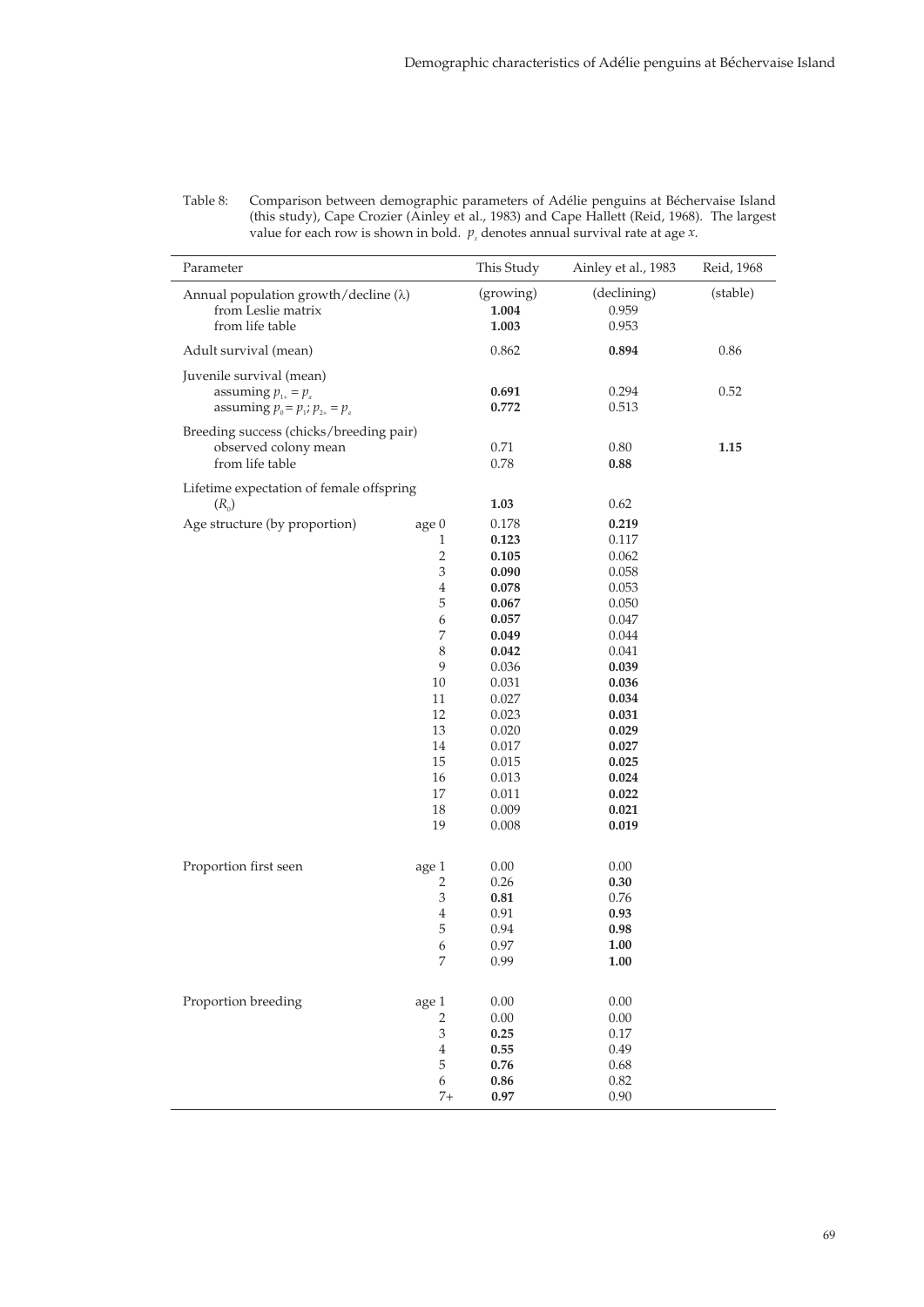

Figure 1: Exponential curves fitted to the population data in Table 1.



Figure 2: Annual breeding success for the Béchervaise Island Adélie penguin colony. The broken line indicates a mean breeding success, over 12 seasons, of 0.71 chicks/nest.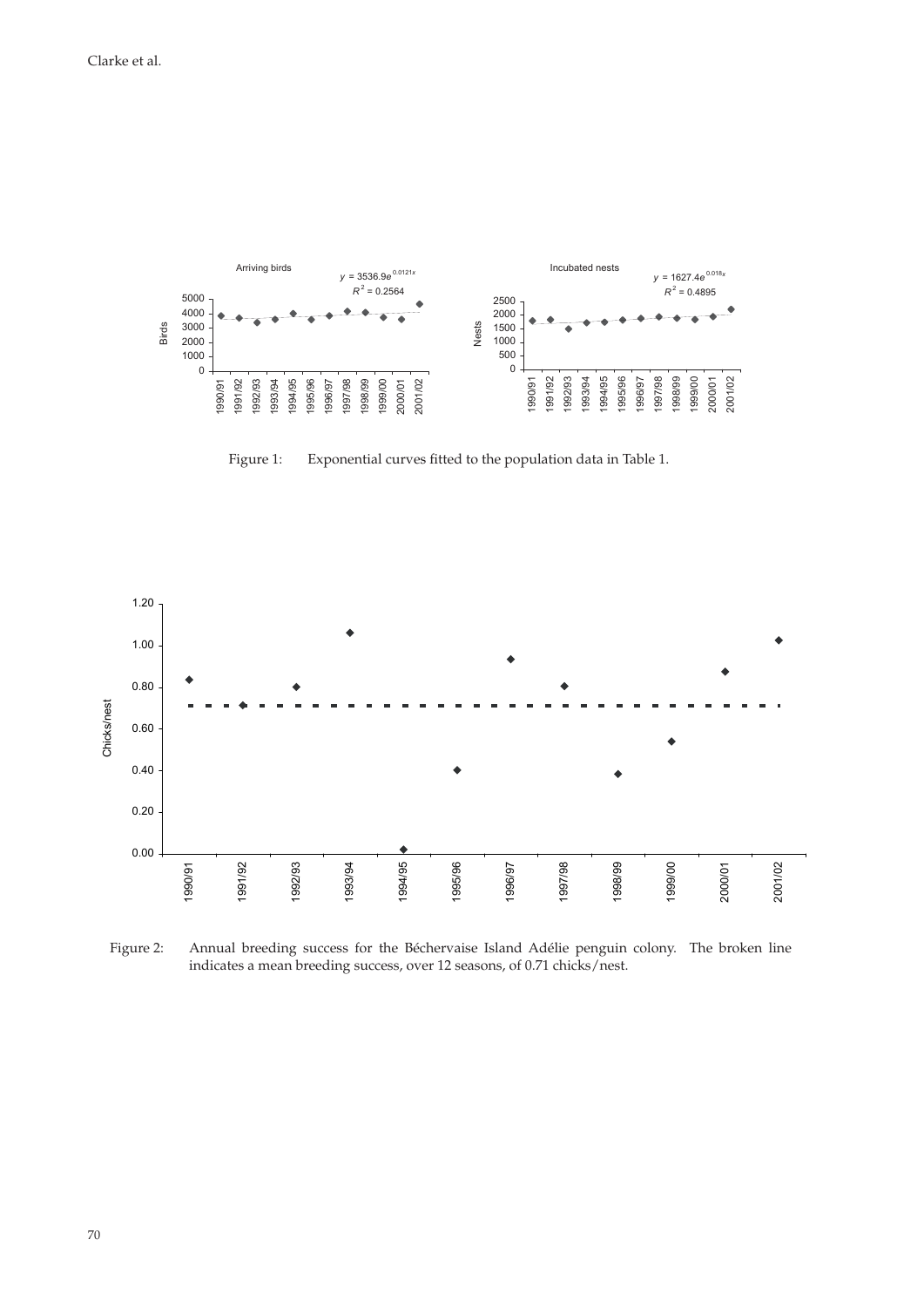

Figure 3: Age-specific survivorship for penguins tagged as chicks with exponential curve fitted to the data.



Figure 4: Annual survival, by season, for Adélie penguin adults and chicks relative to the mean values of 85.1% and 86.2% for adults and chicks respectively. The term 'winter' refers to the period between one breeding season and the next, and thus is not restricted purely to the winter months.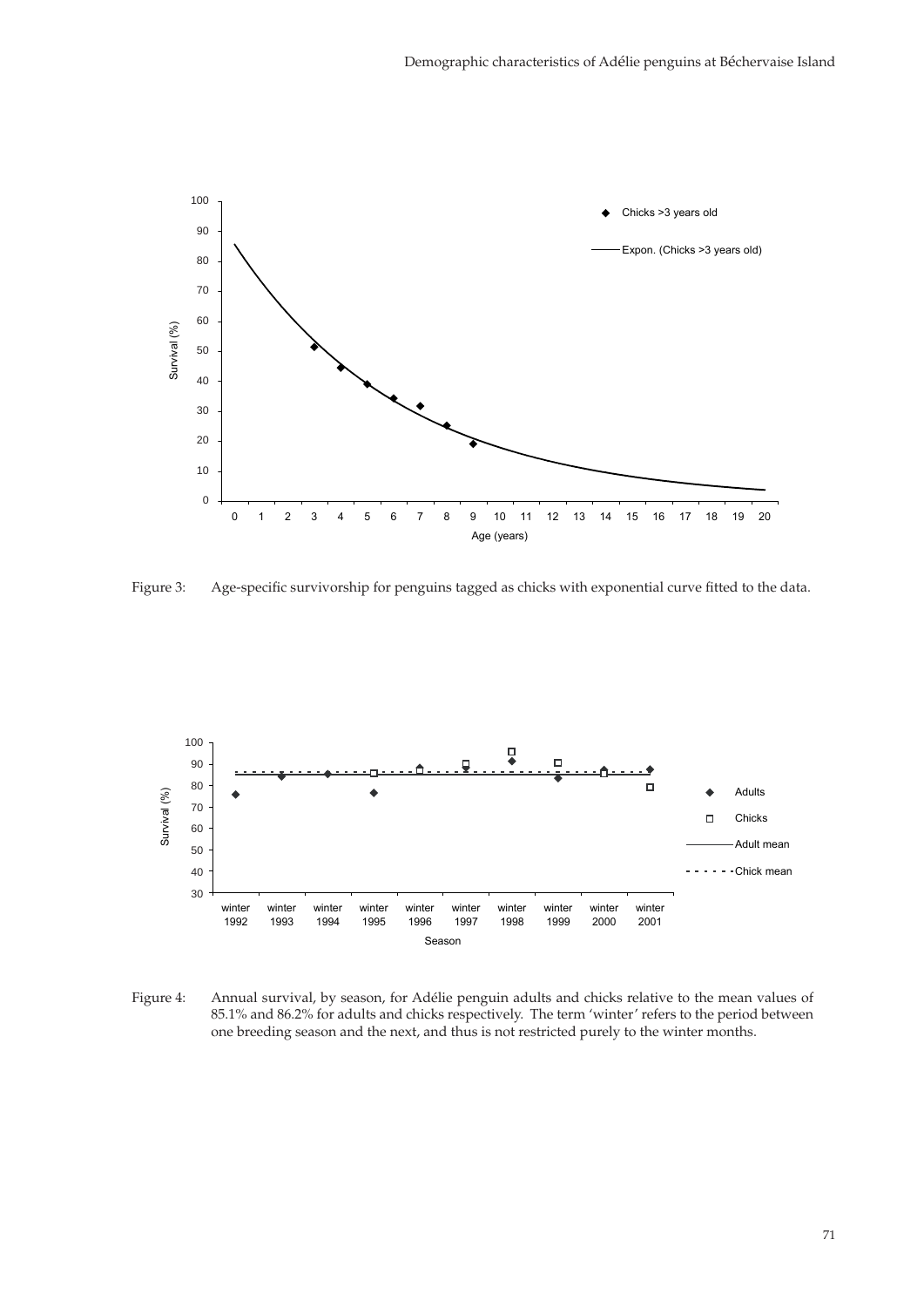## Liste des tableaux

- Tableau 1: Dénombrements des manchots Adélie sur l'île Béchervaise à trois reprises au cours de 12 saisons de reproduction. La dernière colonne indique la réussite de la reproduction en termes de nombre de jeunes en crèche par nid avec des oeufs.
- Tableau 2: Taux de survie selon l'âge des jeunes de l'île Béchervaise porteurs de transpondeurs implantés. Tous les jeunes sont morts d'inanition en 1995. (a) Nombre et pourcentage d'individus de chaque cohorte connus pour avoir survécu jusqu'à un minimum de 1 à 10 ans d'âge. (Les taux de survie des individus de 1 et 2 ans d'âge sont des sous-estimations, car la majorité des oiseaux ne sont repérés qu'à 3 ans d'âge). (b) Taux de survie annuels selon l'âge des cohortes regroupées de 3, 4, 5, 6, 7, 8 et 9 ans d'âge. (c) Survie selon l'âge regroupée par cohorte d'âges 3 à 10. (d) Survie annuelle par saison de reproduction de tous les oiseaux de 3 à 9 ans d'âge regroupés.
- Tableau 3: Taux de survie des mâles adultes de l'île Béchervaise porteurs de transpondeurs implantés. (a) Nombre et pourcentage de mâles marqués en une saison ayant survécu jusqu'aux années suivantes. Age minimal présumé de 4 ans lors de la pose des marques. (b) Taux de survie annuels des groupes d'âges des mâles : âges minimum de 4+, 5+, 6+, 7+, 8+, 9+, 10+, 11+, 12+ et 13+. (c) Survie regroupée des groupes d'âges, jusqu'à 13+. Le taux de survie de 44% jusqu'à 4 ans d'âge présumé dans les calculs est fondé sur les données de survie des jeunes. (d) Survie annuelle par saison de reproduction de tous les mâles regroupés.
- Tableau 4: Taux de survie des femelles adultes de l'île Béchervaise porteuses de transpondeurs implantés. (a) Nombre et pourcentage de femelles marquées en une saison ayant survécu jusqu'aux années suivantes. Age minimal présumé de 4 ans lors de la pose des marques. (b) Taux de survie annuels des groupes d'âges des femelles : âges minimum de 4+, 5+, 6+, 7+, 8+, 9+, 10+, 11+, 12+ et 13+. (c) Survie regroupée des groupes d'âges, jusqu'à 13+. Le taux de survie de 44% jusqu'à 4 ans d'âge présumé dans les calculs est fondé sur les données de survie des jeunes. (d) Survie annuelle par saison de reproduction de toutes les femelles regroupées.
- Tableau 5: Réussite moyenne de la reproduction (nombre de jeunes en crèche par nid avec œufs) des femelles de manchots Adélie de 7 ans et plus.
- Tableau 6: Proportions de manchots Adélie de 1 à 6 ans d'âge repérés à tous les âges. Les proportions totales d'individus se reproduisant à tous les âges sont calculées en multipliant les trois premières colonnes.
- Tableau 7: Tableau du cycle biologique de la population de manchots Adélie de l'île Béchervaise fondé sur les données des tableaux 2, 5 et 6. Les chiffres donnés pour les jeunes femelles par femelle reproductrice d'âges 3 à 6 sont tirés d'Ainley et al., 1983. Les lignes sur fond gris sont des extrapolations à partir des taux de survie et de fécondité moyens des adultes.
- Tableau 8: Comparaison entre les paramètres démographiques des manchots Adélie de l'île Béchervaise (présente étude), du Cap Crozier (Ainley et al., 1983) et du Cap Hallett (Reid, 1968). La valeur la plus élevée de chaque ligne est en caractères gras.  $p_r$  dénote le taux de survie annuel à l'âge *x*.

### Liste des figures

- Figure 1: Courbes exponentielles ajustées aux données de la population du tableau 1.
- Figure 2: Réussite annuelle de la reproduction dans la colonie de manchots Adélie de l'île Béchervaise. Les tirets indiquent la réussite moyenne, sur 12 saisons, de 0,71 oiseau/nid.
- Figure 3: Survie selon l'âge des manchots marqués lorsqu'ils étaient poussins, avec courbe exponentielle ajustée aux données.
- Figure 4: Survie annuelle, par saison, des adultes et des jeunes manchots Adélie par rapport aux valeurs respectives moyennes de 85,1% et 86,2%. Le terme 'winter' (hiver) renvoie à la période comprise entre deux saisons de reproduction, qui ne se limite pas uniquement aux mois d'hiver.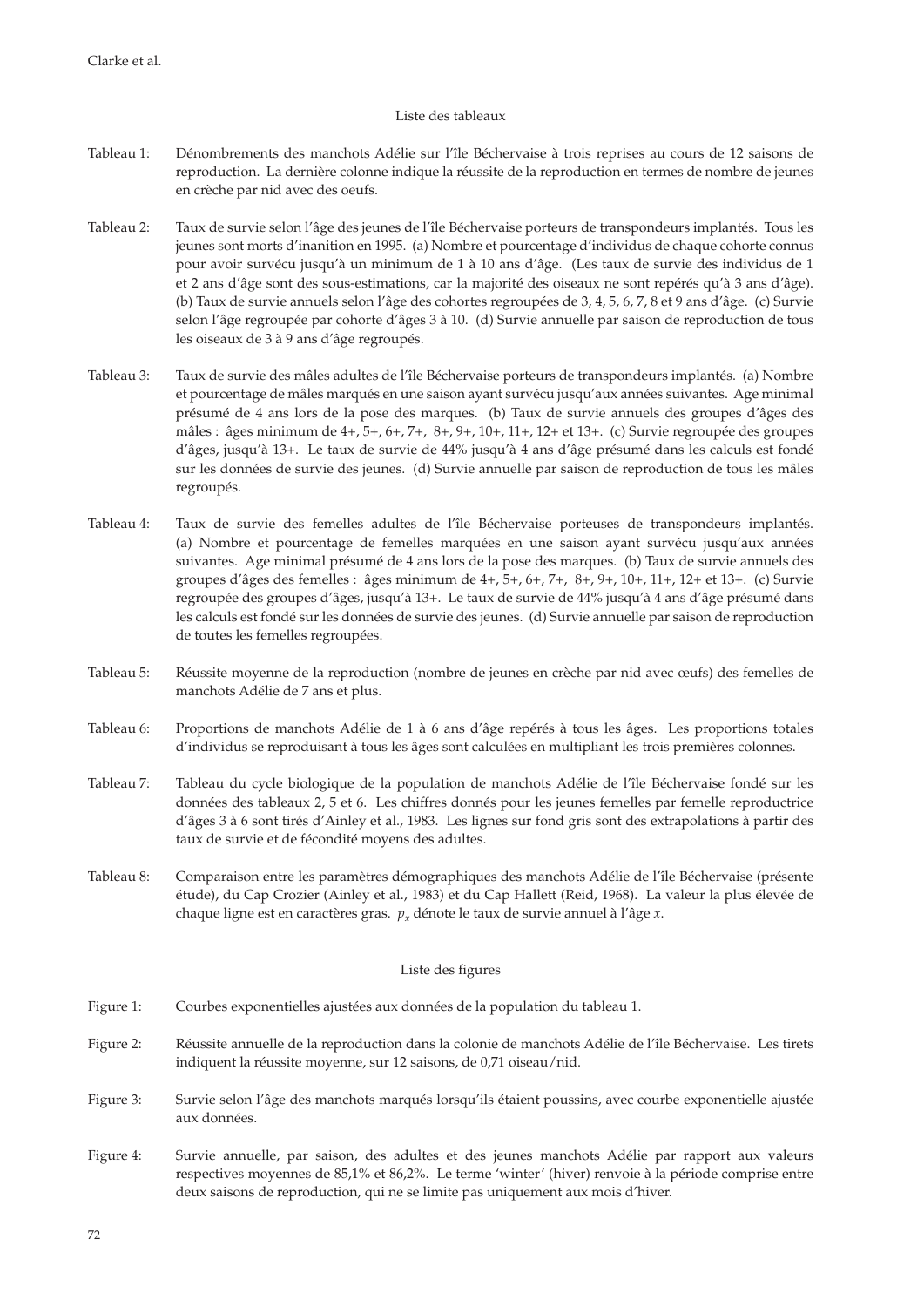### Список таблиц

- Табл. 1: Подсчет численности пингвинов Адели на о-ве Бешервэз на трех стадиях в течение 12 периодов размножения. Репродуктивный успех, выраженный как число поступивших в ясли птенцов на количество гнезд с яйцами, показан в последнем столбце.
- Табл. 2: Возрастные коэффициенты выживания птенцов с вживленными транспондерами на о-ве Бешервэз. В 1995 г. все птенцы умерли от голода. (a) Численность и процент каждой когорты, дожившей до минимальных возрастов 1–10 лет. (Оценки выживаемости одно- и двухлетних особей занижены, поскольку большинство птиц впервые замечено после достижения 3-летнего возраста.) (b) Годовые возрастные коэффициенты выживания объединенных когорт 3, 4, 5, 6, 7, 8 и 9-летних особей. (c) Объединенная возрастная доживаемость до возрастов 3–10 лет. (d) Годовая выживаемость по сезонам размножения для всех птиц, которые были помечены как птенцы, возраста 3–9 лет вместе.
- Табл. 3: Коэффициенты выживания взрослых самцов с вживленными транспондерами на о-ве Бешервэз. (a) Численность и процент самцов, помеченных в один сезон и выживших в последующие годы. Предполагается, что минимальный возраст в момент мечения – 4 года. (b) Годовые коэффициенты выживания возрастных групп самцов: минимальные возраста 4+, 5+, 6+, 7+, 8+, 9+, 10+, 11+, 12+ и 13+ лет. (c) Объединенная выживаемость возрастных групп до возраста 13+. Исходя из данных по выживаемости птенцов, в расчетах принят коэффициент дожития до возраста 4 года 44%. (d) Годовая выживаемость по сезонам размножения для всех самцов вместе.
- Табл. 4: Коэффициенты выживания взрослых самок с вживленными транспондерами на о-ве Бешервэз. (a) Численность и процент самок, помеченных в один сезон и выживших в последующие годы. Предполагается, что минимальный возраст в момент мечения – 4 года. (b) Годовые коэффициенты выживания возрастных групп самок: минимальные возраста 4+, 5+, 6+, 7+, 8+, 9+, 10+, 11+, 12+ и 13+ лет. (c) Объединенная выживаемость возрастных групп до возраста 13+. Исходя из данных по выживаемости птенцов, в расчетах принят коэффициент дожития до возраста 4 года 44%. (d) Годовая выживаемость по сезонам размножения для всех самок вместе.
- Табл. 5: Средний репродуктивный успех (число поступивших в ясли птенцов на количество гнезд с яйцами) для самок пингвинов Адели возрастом 7 лет и старше.
- Табл. 6: Доля пингвинов Адели возрастом от 1 до 6 лет, повторно наблюдавшихся в каждом возрасте. Общая доля размножающихся особей по возрастам была рассчитана путем перемножения трех первых столбцов.
- Табл. 7: Таблица демографических показателей для популяции пингвинов Адели о-ва Бешервэз на основе данных в таблицах 2, 5 и 6. Соотношение оперившихся самок к размножающимся самкам для возрастов 3–6 взято из Эйнли и др. (Ainley et al., 1983). Заштрихованные ряды экстраполированы, используя средние коэффициенты выживания и плодовитости взрослых особей.
- Табл. 8: Сравнение демографических параметров пингвинов Адели о-ва Бешервэз (данная работа), мыса Крозье (Ainley et al., 1983) и мыса Халлетт (Reid, 1968). Самый высокий показатель в каждой строке показан жирным шрифтом.  $p_x$  – годовой коэффициент выживания в возрасте *x*.

### Список рисунков

- Рис. 1: Экспоненциальные кривые, описывающие демографические данные в табл. 1.
- Рис. 2: Ежегодный репродуктивные успех для колонии пингвинов Адели о-ва Бешервэз. Пунктирная линия показывает средний репродуктивный успех за 12 сезонов (0.71 птенца/гнездо).
- Рис. 3: Возрастная выживаемость пингвинов, помеченных птенцами, где данные описываются экспоненциальной кривой.
- Рис. 4: Годовая выживаемость, по сезонам, для взрослых особей и птенцов пингвинов Адели по сравнению со средними значениями 85.1% и 86.2% соответственно для взрослых и птенцов. «Зима» – период между одним сезоном размножения и следующим; соответственно, этот период не ограничивается только зимними месяцами.